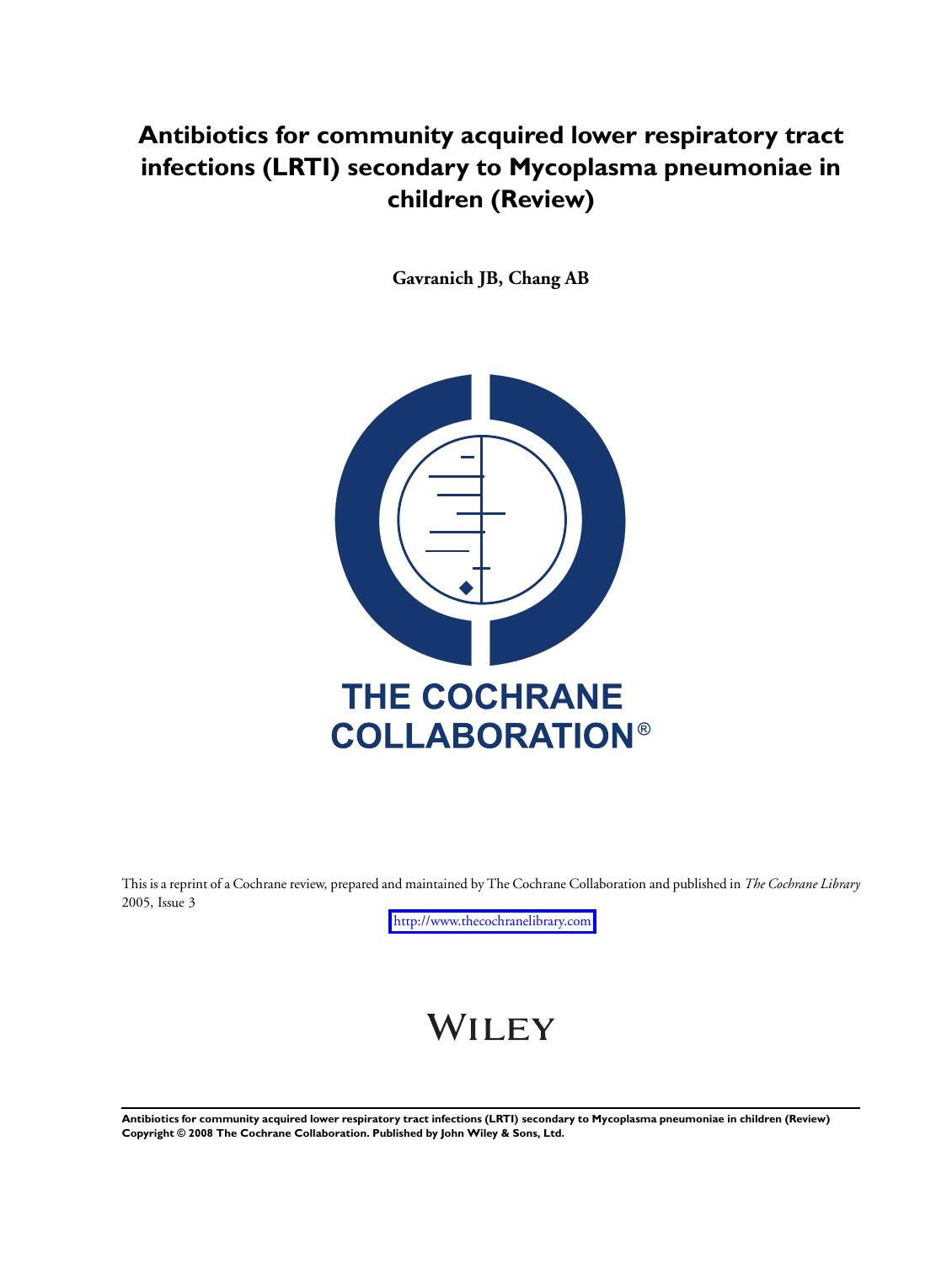## **TABLE OF CONTENTS**

| <b>HEADER</b>                                                                                                                                                                                                                                      |    |
|----------------------------------------------------------------------------------------------------------------------------------------------------------------------------------------------------------------------------------------------------|----|
| ABSTRACT                                                                                                                                                                                                                                           |    |
|                                                                                                                                                                                                                                                    |    |
| <b>BACKGROUND</b>                                                                                                                                                                                                                                  |    |
| <b>OBIECTIVES</b><br>and a construction of the construction of the construction of the construction of the construction of the construction of the construction of the construction of the construction of the construction of the construction of |    |
| METHODS<br>a constitution of the constitution of the constitution of the constitution of the constitution of the constitution                                                                                                                      |    |
|                                                                                                                                                                                                                                                    |    |
| <b>DISCUSSION</b><br>the contract of the contract of the contract of the contract of the contract of the contract of the contract of                                                                                                               |    |
| AUTHORS' CONCLUSIONS                                                                                                                                                                                                                               |    |
| ACKNOWLEDGEMENTS                                                                                                                                                                                                                                   |    |
| <b>REFERENCES</b><br>a construction of the construction of the construction of the construction of the construction of the construction                                                                                                            |    |
|                                                                                                                                                                                                                                                    | 9  |
|                                                                                                                                                                                                                                                    | 19 |
|                                                                                                                                                                                                                                                    | 19 |
| HISTORY.                                                                                                                                                                                                                                           | 19 |
| <b>CONTRIBUTIONS OF AUTHORS</b>                                                                                                                                                                                                                    | 19 |
|                                                                                                                                                                                                                                                    | 19 |
|                                                                                                                                                                                                                                                    | 19 |
| <b>INDEX TERMS</b>                                                                                                                                                                                                                                 | 20 |

**Antibiotics for community acquired lower respiratory tract infections (LRTI) secondary to Mycoplasma pneumoniae in children (Review) i Copyright © 2008 The Cochrane Collaboration. Published by John Wiley & Sons, Ltd.**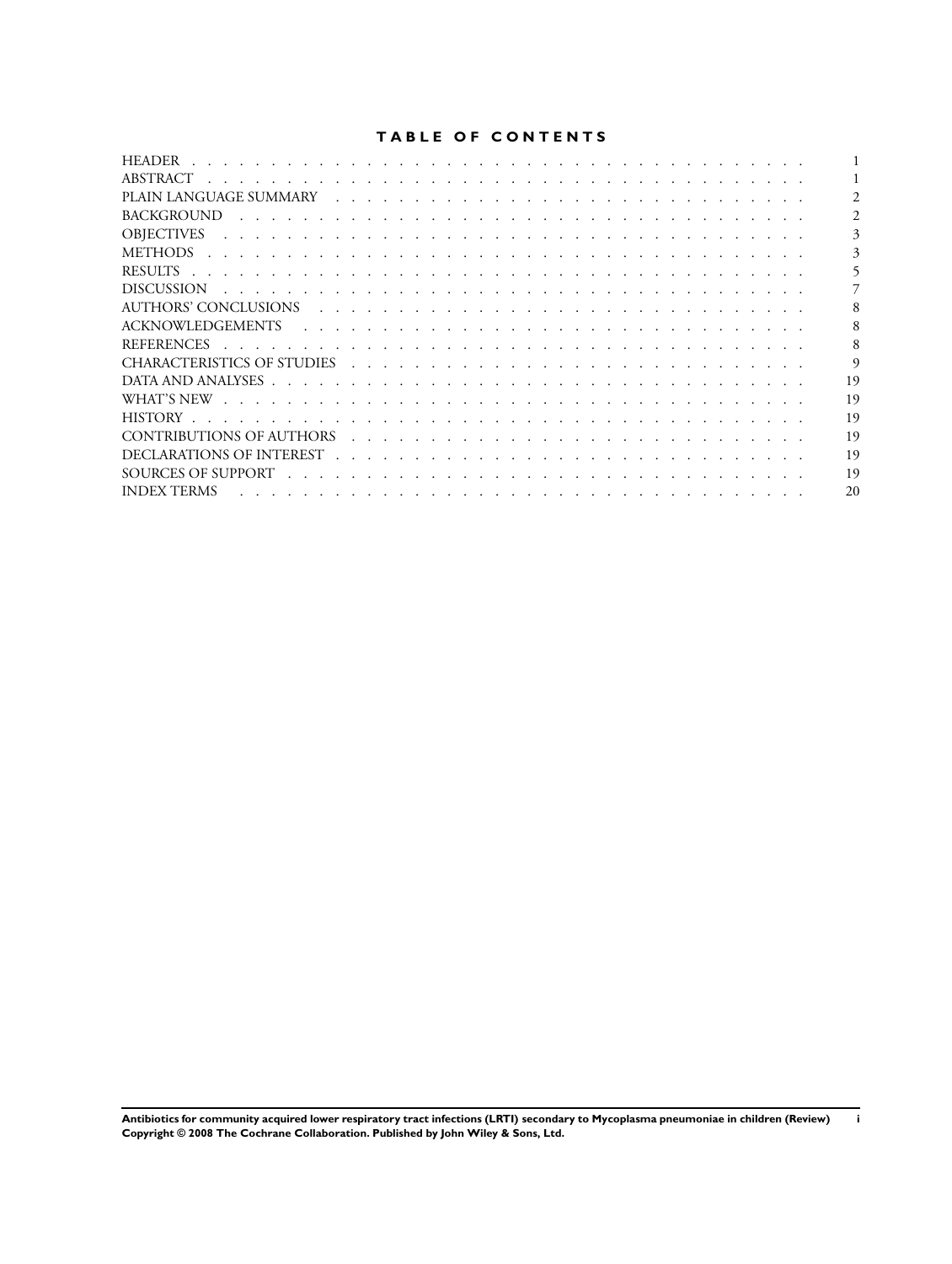**[Intervention Review]**

## **Antibiotics for community acquired lower respiratory tract infections (LRTI) secondary to Mycoplasma pneumoniae in children**

John B Gavranich<sup>1</sup>, Anne B Chang<sup>2</sup>

<sup>1</sup>Department of Paediatrics, Ipswich Hospital, Ipswich, Australia. <sup>2</sup>Respiratory Medicine Level 3 Woolworths Bldg, Royal Children's Hospital, Brisbane and Menzies School of Health Research, CDU, Darwin, Brisbane, Australia

Contact address: John B Gavranich, Department of Paediatrics, Ipswich Hospital, PO Box 73, Ipswich, Queensland, 4305, Australia. [John\\_Gavranich@health.qld.gov.au](mailto:Johnchar "A8penalty z@ Gavranich@health.qld.gov.au).

**Editorial group:** Cochrane Acute Respiratory Infections Group. **Publication status and date:** Edited (no change to conclusions), published in Issue 4, 2008. **Review content assessed as up-to-date:** 20 May 2005.

**Citation:** Gavranich JB, Chang AB. Antibiotics for community acquired lower respiratory tract infections (LRTI) secondary to Mycoplasma pneumoniae in children. *Cochrane Database of Systematic Reviews* 2005, Issue 3. Art. No.: CD004875. DOI: 10.1002/14651858.CD004875.pub2.

Copyright © 2008 The Cochrane Collaboration. Published by John Wiley & Sons, Ltd.

## **A B S T R A C T**

#### **Background**

*Mycoplasma pneumoniae* (*M. pneumoniae*) is widely recognised as an important cause of community-acquired lower respiratory tract infection (LRTI) in children. Pulmonary manifestations are typically tracheobronchitis or pneumonia but *M. pneumoniae* is also implicated in wheezing episodes in both asthmatic and non-asthmatic individuals. Although antibiotics are used to treat LRTI, a review of several major textbooks offers conflicting advice for the use of antibiotics in the management of *M. pneumoniae* LRTI in children.

#### **Objectives**

To determine whether antibiotics are effective in the treatment of childhood LRTI secondary to *M. pneumoniae* infections acquired in the community.

#### **Search strategy**

We searched the Cochrane Central Register of Controlled Trials (CENTRAL) (*The Cochrane Library* 2005, issue 1), which contains the Acute Respiratory Infection Group's Specialized Register; MEDLINE (1966 to February 2005); and EMBASE (1980 to December 2004).

#### **Selection criteria**

Randomised controlled trials comparing antibiotics commonly used for treating *M. pneumoniae* (i.e. macrolide, tetracycline or quinolone classes) versus placebo, or antibiotics from any other class in the treatment of children under 18 years of age with community acquired LRTI secondary to *M. pneumoniae*.

#### **Data collection and analysis**

The authors independently selected trials for inclusion and assessed methodological quality. Relevant data were extracted and analysed separately and any disagreements were resolved by consensus.

**Antibiotics for community acquired lower respiratory tract infections (LRTI) secondary to Mycoplasma pneumoniae in children (Review) 1 Copyright © 2008 The Cochrane Collaboration. Published by John Wiley & Sons, Ltd.**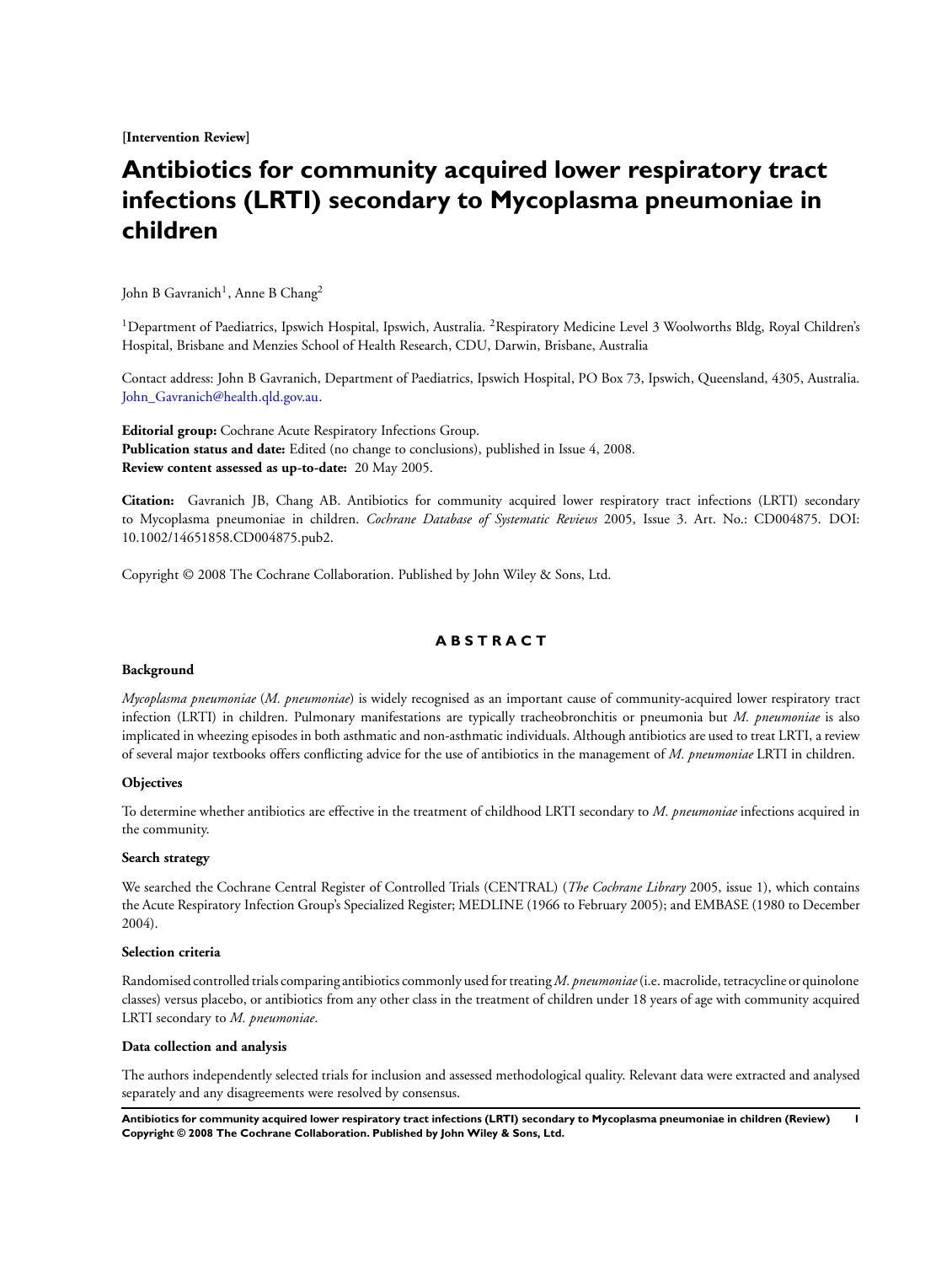#### **Main results**

A total of 1352 children were enrolled from six studies. The number of children from one study was unavailable. Data interpretation was significantly limited by the inability to extract data that specifically referred to children with *M. pneumoniae*. Clinical response did not differ between the children randomised to a macrolide antibiotic and the children randomised to a non-macrolide antibiotic. There were no studies comparing relevant antibiotics with placebo.

#### **Authors' conclusions**

This review found insufficient evidence to draw any conclusions about the efficacy of antibiotics for LRTI secondary to *M. pneumoniae* in children. The use of antibiotics for *M. pneumoniae* LRTI has to be individualised and balanced with possible adverse events associated with antibiotic use. There is a need for high quality, double-blinded randomised controlled trials to assess the efficacy and safety of antibiotics for LRTI secondary to *M. pneumoniae* in children.

#### **P L A I N L A N G U A G E S U M M A R Y**

## **There is insufficient evidence from trials about the benefits of antibiotic treatment for lower respiratory tract infections in children secondary to** *Mycoplasma pneumoniae (M. pneumoniae).*

*M. pneumoniae* is an bacterial infection often responsible for lower respiratory tract infections (LRTI) in children. The infection can present in a number of different ways and the most common respiratory manifestations are acute bronchitis, pneumonia or exacerbation of asthma. The illness is generally self-limiting with symptoms lasting several weeks. Antibiotics are often given to children with *M. pneumoniae* LRTI but the authors found there were no adequate trials which show that antibiotics are effective.

## **B A C K G R O U N D**

#### **Description of the condition**

*Mycoplasma pneumoniae (M. pneumoniae)* is widely recognised as an important cause of community acquired lower respiratory tract infection (LRTI) in children, accounting for 14% to 34% of cases [\(Kogan 2003;](#page-9-0) [Michelow 2004](#page-9-0); [Nelson 2002;](#page-9-0) [Principi 2002](#page-9-0)). The highest attack rates are reported to occur in 5 to 20-year-olds and the infection is usually self-limiting with symptoms lasting several weeks [\(Nelson 2002;](#page-9-0) [Rudolph 2003\)](#page-9-0). More recently *M. pneumoniae* has been identified as an important cause of LRTI in children less than five years of age ([Principi 2001](#page-9-0)). Pulmonary manifestations are typically tracheobronchitis or pneumonia but can be complicated by pleural effusion, lung abscess, pneumothorax, bronchiectasis and respiratory distress syndrome ([Principi](#page-9-0) [2002](#page-9-0)). *M. pneumoniae* is also implicated in wheezing episodes in both asthmatic and non-asthmatic individuals [\(Phelan 1994;](#page-9-0) [Principi 2001\)](#page-9-0). Extrapulmonary manifestations may include erythema multiforme, myocarditis, encephalitis, Guillain-Barre Syndrome, transverse myelitis and haemolytic anaemia ([Nelson 2002;](#page-9-0) [Waites 2003\)](#page-9-0). Radiographic findings are quite variable and nondiagnostic ([Principi 2001](#page-9-0)). In some cases there can be significant radiological changes in the absence of clinical signs on auscultation of the chest (so-called 'walking pneumonia') [\(Rudolph 2003](#page-9-0)).

#### **Description of the intervention**

Antibiotics are frequently used to treat LRTI and empiric antibiotic therapy is often chosen to cover both bacteria and atypical organisms ([Kogan 2003](#page-9-0)). A review of several major textbooks offers conflicting advice for management of *M. pneumoniae* LRTI. The chapter on *M. pneumoniae* in a paediatric respiratory textbook [\(Phelan 1994](#page-9-0)) mentions that there is little evidence of beneficial effect from antibiotic therapy. This is in contrast to the recommendations in a major general paediatric textbook [\(Rudolph 2003](#page-9-0)) and paediatric infectious disease textbook ([Katz 1998\)](#page-9-0) which states that erythromycin is the treatment of choice.

#### **Why it is important to do this review**

The conclusion that antibiotics are effective in *M. pneumoniae* chest infections seems to have been drawn from trials of antibiotic therapy for community acquired or atypical pneumonia, where

**Antibiotics for community acquired lower respiratory tract infections (LRTI) secondary to Mycoplasma pneumoniae in children (Review) 2 Copyright © 2008 The Cochrane Collaboration. Published by John Wiley & Sons, Ltd.**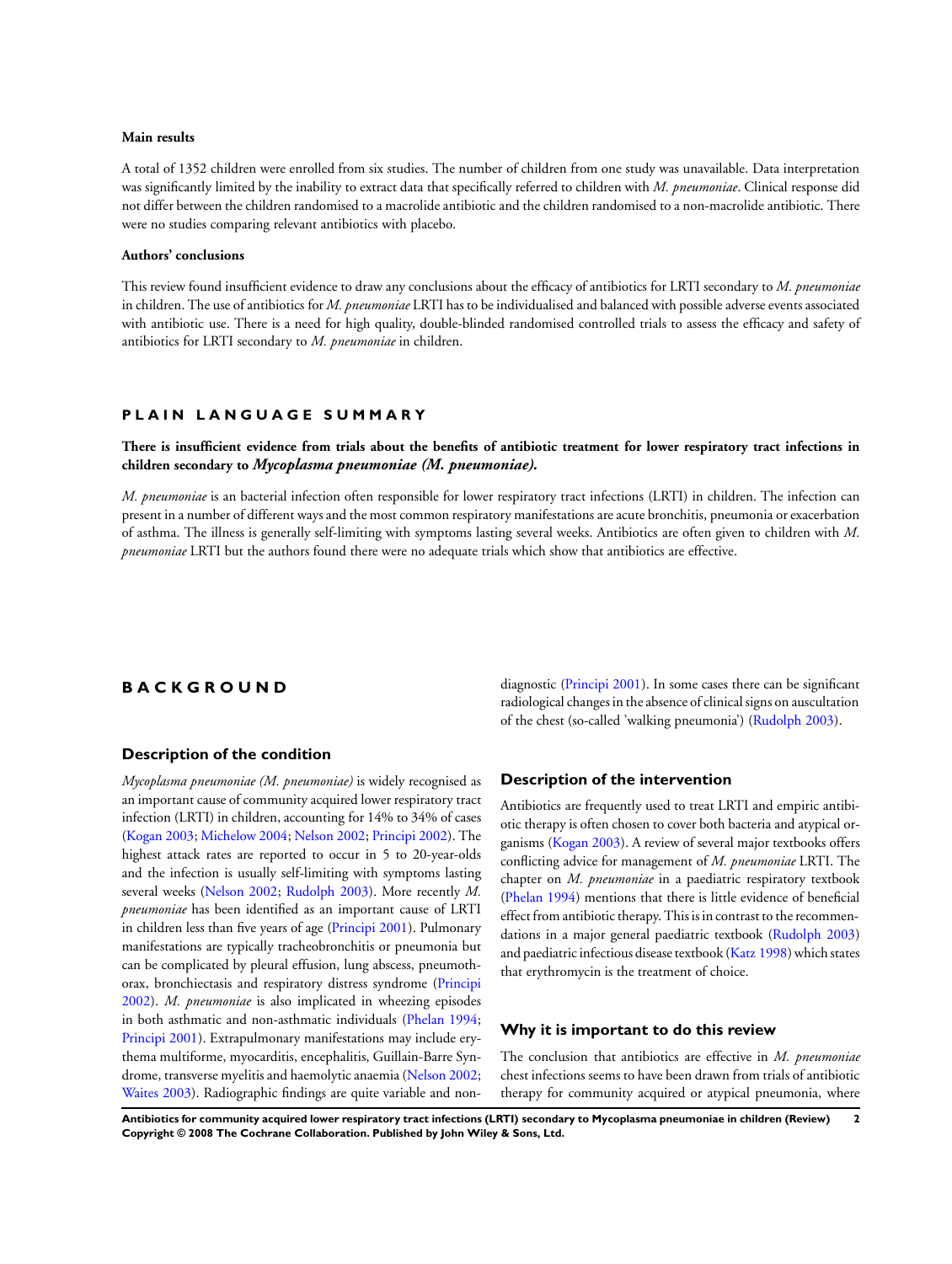*M. pneumoniae* was identified as a causative organism in a subgroup of cases. In these studies, macrolide antibiotics, to which *M. pneumoniae* is susceptible, have been compared to non-macrolide antibiotics. However, it is not always possible to draw meaningful conclusions from the results, as the numbers of individuals with *M. pneumoniae* are small in most trials [\(Block 1995](#page-9-0); [Kogan 2003;](#page-9-0) [Wubbel 1999\)](#page-9-0).

Identification of *M. pneumoniae* infection as the causative infectious agent may, however, pose difficulties. Serological tests are the most common method used to diagnose *M. pneumoniae* infections, but can lead to difficulties with interpretation ([Principi](#page-9-0) [2001](#page-9-0)). Measurement of immunoglobulin M (IgM) is used to diagnose acute infection, but the accuracy of the test depends on the method used. Not all methods are specific for IgM and an elevated IgM may persist for months after the acute infection [\(Murray](#page-9-0) [2003](#page-9-0)). Immuno-fluorescent antibody (IFA) assay is more sensitive and specific than the complement fixation (CF) test [\(Murray](#page-9-0) [2003](#page-9-0); [Principi 2001\)](#page-9-0). Identification of *M. pneumoniae*in nasopharyngeal secretions by culture or polymerase chain reaction (PCR) may also cause difficulties with interpretation as this organism can persist for variable periods following the acute infection [\(Murray](#page-9-0) [2003](#page-9-0)). The 'gold standard' for diagnosis of *M. pneumoniae* infection is a four-fold increase in total antibody titre as measured in paired sera [\(Katz 1998](#page-9-0); [Murray 2003](#page-9-0)).

## **O B J E C T I V E S**

To determine whether antibiotics are effective in the treatment of childhood LRTI secondary to *M. pneumoniae* infections acquired in the community.

## **M E T H O D S**

#### **Criteria for considering studies for this review**

#### **Types of studies**

All randomised controlled trials comparing antibiotics from the macrolide, tetracycline or quinolone class versus placebo, or antibiotics from any other class.

#### **Types of participants**

All trials that included children under 18 years of age with community acquired LRTI secondary to *M. pneumoniae*. Diagnosis of *M. pneumoniae* infection was via either a four-fold rise in total antibody titre from paired sera or total antibody titre  $\geq 1:512$  on a single specimen. Other methods of diagnosis such as culture or

PCR of *M. pneumoniae* in nasopharyngeal secretions or demonstration of elevated IgM on a single specimen (IgM titre  $\geq 1:10$ ) were included, and analysed separately as a subgroup Exclusion criteria:

(a) children with underlying chronic cardiorespiratory illnesses such as cystic fibrosis, bronchiectasis, immunodeficiency, chronic neonatal lung disease and symptomatic congenital heart disease; (b) children with non-community acquired LRTI.

#### **Types of interventions**

All randomised controlled trial (RCT) comparisons of antimicrobials from the macrolide, tetracycline or quinolone class, versus placebo or other antibiotics in the management of LRTI.

Two separate treatment regimes were evaluated:

(a) any antibiotic versus placebo; and

(b) antibiotics from the macrolide, tetracycline or quinolone class versus placebo, or antibiotics from any other class.

Trials that included the use of other medications or interventions in addition to antibiotic therapy were included if all participants had equal access to such medications or interventions.

#### **Types of outcome measures**

Attempts were made to obtain data on at least the following outcome measures:

#### **Primary outcomes**

• proportions of participants who were not improved at follow up. (Failure to improve will be measured according to the hierarchy listed below 'secondary outcomes'.)

#### **Secondary outcomes**

• mean difference in symptoms and signs (mean improvement in clinical state);

• proportions requiring hospitalisation;

• proportions experiencing pulmonary complications (empyema, pleural effusion, air leak);

• proportions experiencing non-pulmonary complications;

• proportions experiencing adverse effects (for example nausea, diarrhoea, abdominal pain, rash);

• proportions experiencing complications (for example requirement for medication change).

The proportions of participants who failed to improve on treatment and the mean clinical improvement were determined using the following hierarchy of assessment measures. All outcomes were reported but where two or more assessment measures are reported in the same study and conflicting results are obtained, the outcome measure that was listed first in the hierarchy was used.

**Antibiotics for community acquired lower respiratory tract infections (LRTI) secondary to Mycoplasma pneumoniae in children (Review) 3 Copyright © 2008 The Cochrane Collaboration. Published by John Wiley & Sons, Ltd.**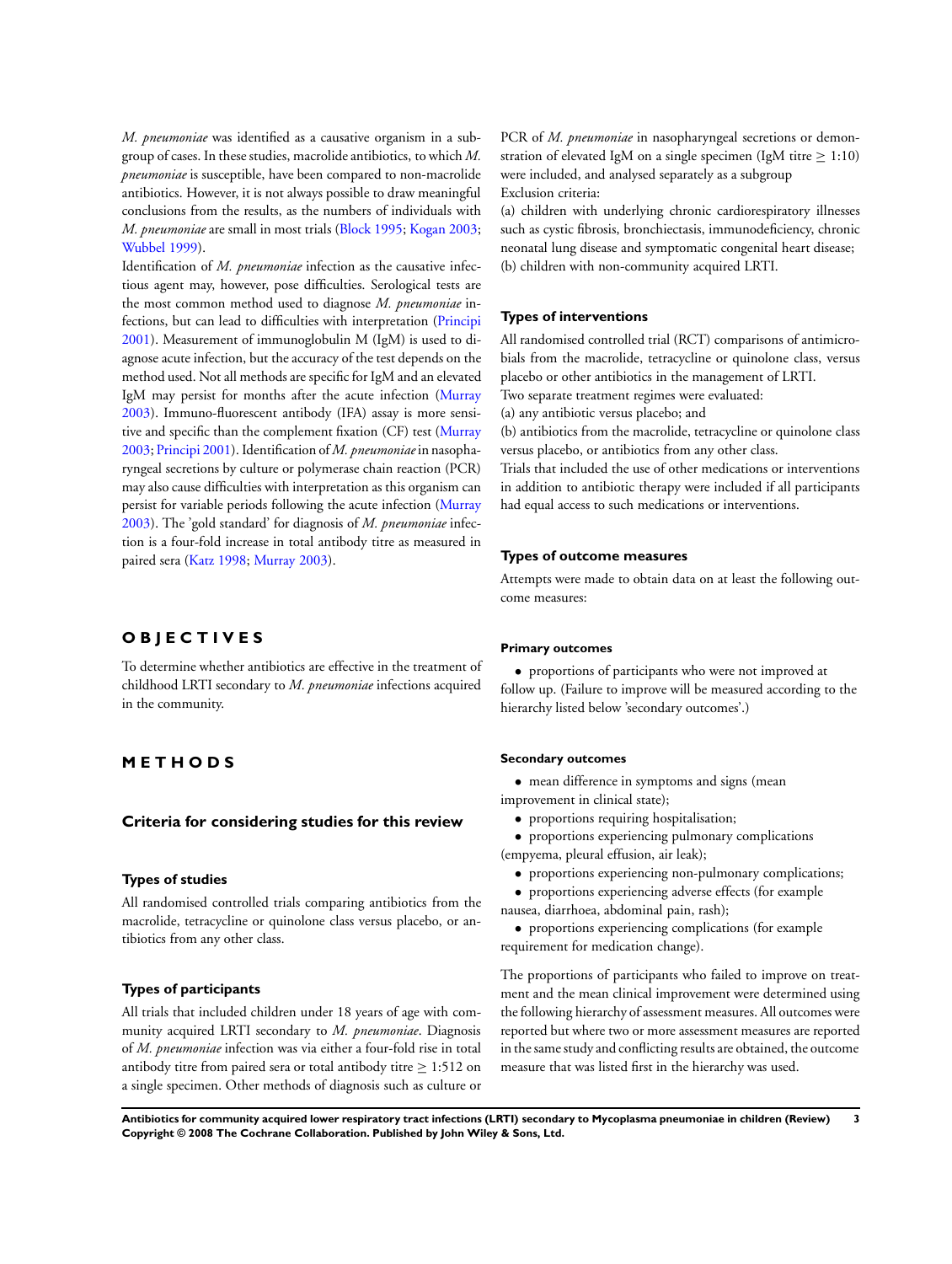1. Objective measurements of cough indices (cough frequency).

2. Symptomatic (cough, wheeze, dyspnoea, malaise, general well being, headache) - assessed by the child (Likert scale, visual analogue scale, level of interference of symptoms, diary, quality of life).

3. Symptomatic (cough, wheeze, dyspnoea, malaise, general well being, headache) - assessed by the parents/carers (Likert scale, visual analogue scale, level of interference of symptoms, diary, quality of life).

4. Symptomatic (cough, wheeze, dyspnoea, malaise, general well being, headache) - assessed by the clinician (Likert scale, visual analogue scale, level of interference of symptoms, diary, quality of life).

5. Fever.

6. Non-clinical outcomes (chest radiology, white cell count, Creactive protein, erythrocyte sedimentation rate, lung function).

7. Eradication of *M. pneumoniae* by PCR evaluation.

#### **Search methods for identification of studies**

#### **Electronic searches**

We searched the Cochrane Central Register of Controlled Trials (CENTRAL) (*The Cochrane Library* 2005, issue 1), which contains the Acute Respiratory Infection Group's Specialized Register; MEDLINE (1966 to February 2005); and EMBASE (1980 to December 2004).

The following search terms were used for MEDLINE and CEN-TRAL and adapted for EMBASE. The search terms used in MED-LINE were combined with the highly sensitive strategy devised by Dickersin ([Dickersin 1994\)](#page-9-0).

#### **MEDLINE**

1 exp MYCOPLASMA/ 2 exp Mycoplasma pneumoniae/ 3 mycoplasma 4 or/1-3 5 exp BRONCHITIS/ 6 exp PNEUMONIA/ 7 exp Respiratory Tract Infections/ 8 bronchitis 9 pneumonia 10 atypical pneumonia 11 respiratory tract infection\$ 12 acute respiratory infection\$ 13 or/5-12 14 exp Anti-Bacterial Agents/ 15 exp MACROLIDES/ 16 exp QUINOLONES/ 17 exp TETRACYCLINES/ 18 antibiotic\$

19 (macrolide\$ or erythromycin or roxithromycin or clarithromycin or azithromycin) 20 or/14-19 21 exp CHILD/ 22 (child or children) 23 (paediatric or pediatric) 24 or/21-23 25 4 and 13 and 20 and 24 There were no language restrictions.

#### **Searching other resources**

We checked all references for reports of trials.

#### **Data collection and analysis**

#### **Selection of studies**

Retrieval of studies: From the title, abstract or descriptions, we independently reviewed literature searches to identify potentially relevant trials for full review. Searches of bibliographies and texts were conducted to identify additional studies. From the full text using specific criteria, we independently selected trials for inclusion. We measured agreement using the kappa statistic and resolved disagreement by consensus.

#### **Data extraction and management**

We independently extracted data and resolved disagreement by consensus. Trials that satisfied the inclusion criteria were reviewed and the following information recorded: study setting; year of study; source of funding; patient recruitment details (including number of eligible children); inclusion and exclusion criteria; randomisation and allocation concealment method; numbers of participants randomised; blinding (masking) of participants, care providers and outcome assessors; intervention (type of anti-microbials, dose, duration); control (type, dose, duration); co-interventions; numbers of patients not followed up; reasons for withdrawals from study protocol (clinical, side-effects, refusal and other); details on side-effects of therapy; and whether intention-totreat analyses were possible. Data were extracted on the outcomes described previously. We requested further information from the study authors where required.

#### **Assessment of risk of bias in included studies**

We independently assessed the quality of studies included in the review. Four components of quality were assessed:

1. Allocation concealment. Trials will be scored as: Grade A: Adequate concealment; Grade B: Unclear; Grade C: Clearly inadequate concealment (Grade A = high quality).

**Antibiotics for community acquired lower respiratory tract infections (LRTI) secondary to Mycoplasma pneumoniae in children (Review) 4 Copyright © 2008 The Cochrane Collaboration. Published by John Wiley & Sons, Ltd.**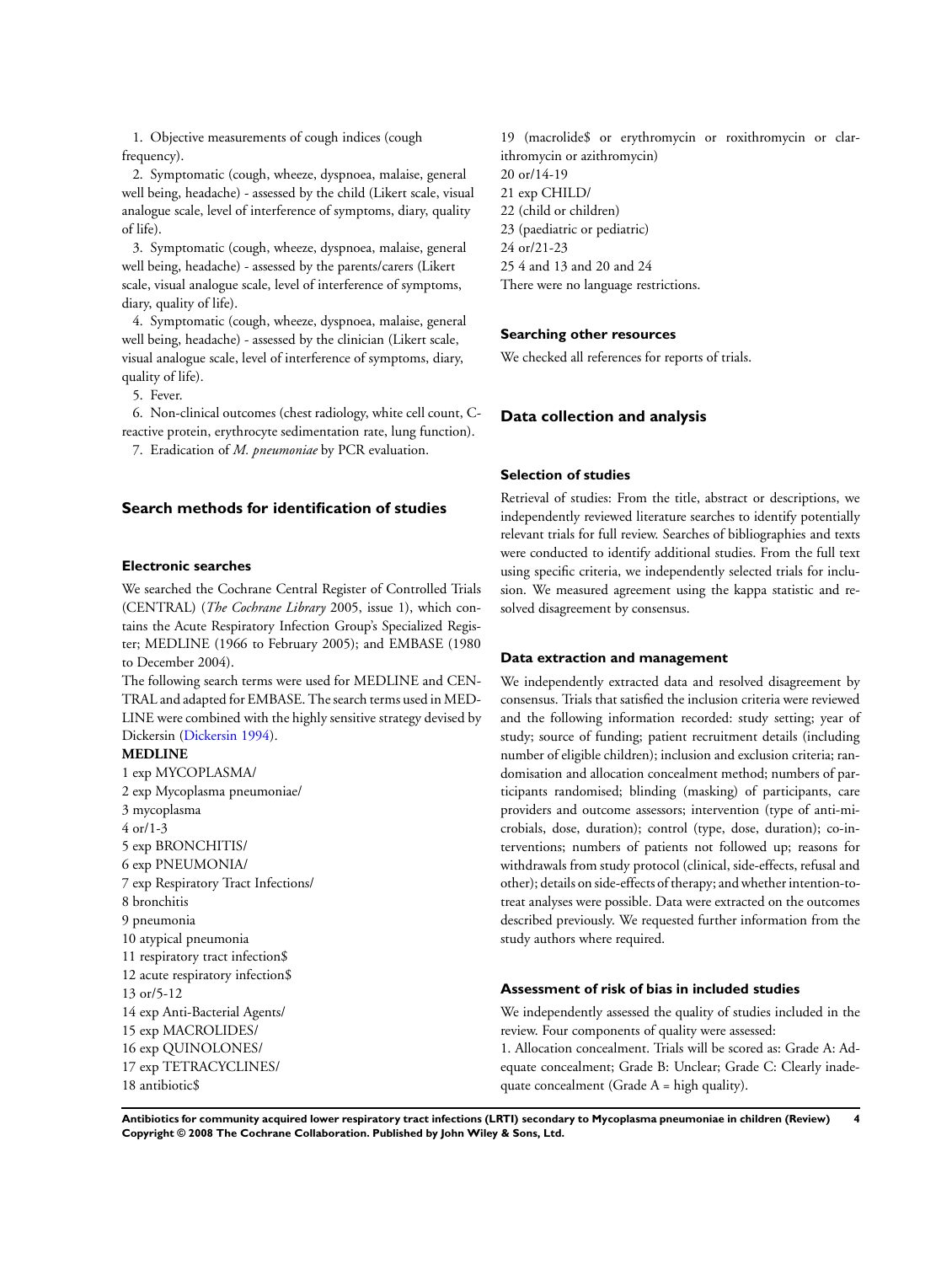2. Blinding. Trials will be scored as: Grade A: Participant and care provider and outcome assessor blinded; Grade B: Outcome assessor blinded; Grade C: Unclear; Grade D: No blinding of outcome assessor (Grade A, B = high quality).

3. Reporting of participants by allocation group. Trials will be scored as: Grade A: The progress of all randomised children in each group described; Grade B: Unclear or no mention of withdrawals or dropouts; Grade C: The progress of all randomised children in each group clearly not described (Grade  $A =$  high quality).

4. Follow up. Trials will be scored as: Grade A: Outcomes measured in more than 90% (where withdrawals due to complications and side-effects are categorised as treatment failures); Grade B: Outcomes measured in 80 to 90%; Grade C: Unclear; Grade D: Outcomes measured in less than 80% (Grade A = high quality).

While only the allocation concealment quality is displayed in the meta-analysis figures, all assessments were included in the table 'Characteristics of included studies'. Inter-author reliability for the identification of high quality studies for each component was measured by the kappa statistic.

Each study was assessed using a one to five scale described by Jadad [\(Jadad 1996\)](#page-9-0) and summarised as follows:

- Was the study described as randomised?  $(1 = yes; 0 = no)$
- Was the study described as double blind?  $(1 = yes; 0 = no)$

• Was there a description of withdrawals and dropouts? (1= yes;  $0 = no$ )

• Was the method of randomisation clearly described and appropriate?  $(1 = \text{ves}; 0 = \text{no})$ 

• Was the method of double blinding well described and appropriate?  $(1 = yes; 0 = no)$ 

#### **Unit of analysis issues**

In the protocol it was planned to calculate relative and absolute risk reductions using an intention-to-treat analysis for the dichotomous outcome variables of each individual study. However, data were unavailable.

In the protocol it was planned to include the results from studies that met the inclusion criteria and report any of the outcomes of interest in the subsequent meta-analysis. It was planned to calculate the summary weighted risk ratio and 95% confidence interval (CI) (fixed effect model) using the inverse of the variance of each study result for weighting (Cochrane statistical package, Review Manager 4.2). It was planned to calculate the number needed -to treat using the summary odds ratio and the average control event rate described in the relevant studies. It was stated in the protocol that the cough indicies were assumed to be normally distributed continuous variables so the mean difference in outcomes could be estimated (weighted mean difference). In studies that reported outcomes using different measurement scales, the standardised mean difference would be estimated. However, data were unavailable.

tween the study results and, depending upon the number of trials included in the review, a funnel plot was planned to look for publication bias. However, data were unavailable and no studies were included in a meta-analysis.

In the protocol it was intended to perform an a priori subgroup analysis for:

- 1. children aged seven years and older;
- 2. intervention type (class of antibiotics);

3. diagnostic criteria used for identification of *M. pneumoniae.* However, data were unavailable.

In the protocol a sensitivity analyses was planned to assess the impact of the potentially important factors on overall outcomes:

- 1. study quality;
- 2. study size;
- 3. variation in the inclusion criteria;

4. differences in the medications used and duration of

treatment in the intervention and comparison groups; 5. differences in outcome measures;

6. analysis by 'treatment received' rather than 'intention-to

treat'.

However, data were unavailable.

## **R E S U L T S**

#### **Description of studies**

See:[Characteristics of included studies;](#page-11-0)[Characteristics of excluded](#page-19-0) [studies.](#page-19-0)

#### **Results of the search**

The initial search identified 91 potentially relevant titles. After reviewing the abstracts, 17 papers in full text were obtained for consideration of inclusion into the review. Ten papers were excluded and details are provided in the table 'Characteristics of excluded studies'. The main reasons for exclusion were the non-randomised nature of the study [\(Jensen 1967](#page-9-0); [Sakata 2001](#page-9-0); [Vasilos 1995](#page-9-0)) or use of inadequate placebo or comparator [\(Block 1995;](#page-9-0) [Chien 1993;](#page-9-0) [Jensen 1967](#page-9-0); [Manfredi 1992;](#page-9-0) [Nogeova 1997](#page-9-0); [Ronchetti 1994;](#page-9-0) [Schonwald 1990;](#page-9-0) [Yin 2002](#page-9-0)). Three of the excluded studies were non-English - Japanese ([Sakata 2001\)](#page-9-0), Russian [\(Vasilos 1995\)](#page-9-0) and Chinese ([Yin 2002\)](#page-9-0). Seven studies were included and details are provided in the table 'Characteristics of included studies'. Three of the included studies were non-English - German [\(Ruhrmann](#page-9-0) [1982](#page-9-0)) and Spanish [\(Gomez Campdera 1996;](#page-9-0) [Saez-Llorens 1998](#page-9-0)).

In the protocol it was planned to describe any heterogeneity be-

**Included studies**

**Participants**

**Antibiotics for community acquired lower respiratory tract infections (LRTI) secondary to Mycoplasma pneumoniae in children (Review) 5 Copyright © 2008 The Cochrane Collaboration. Published by John Wiley & Sons, Ltd.**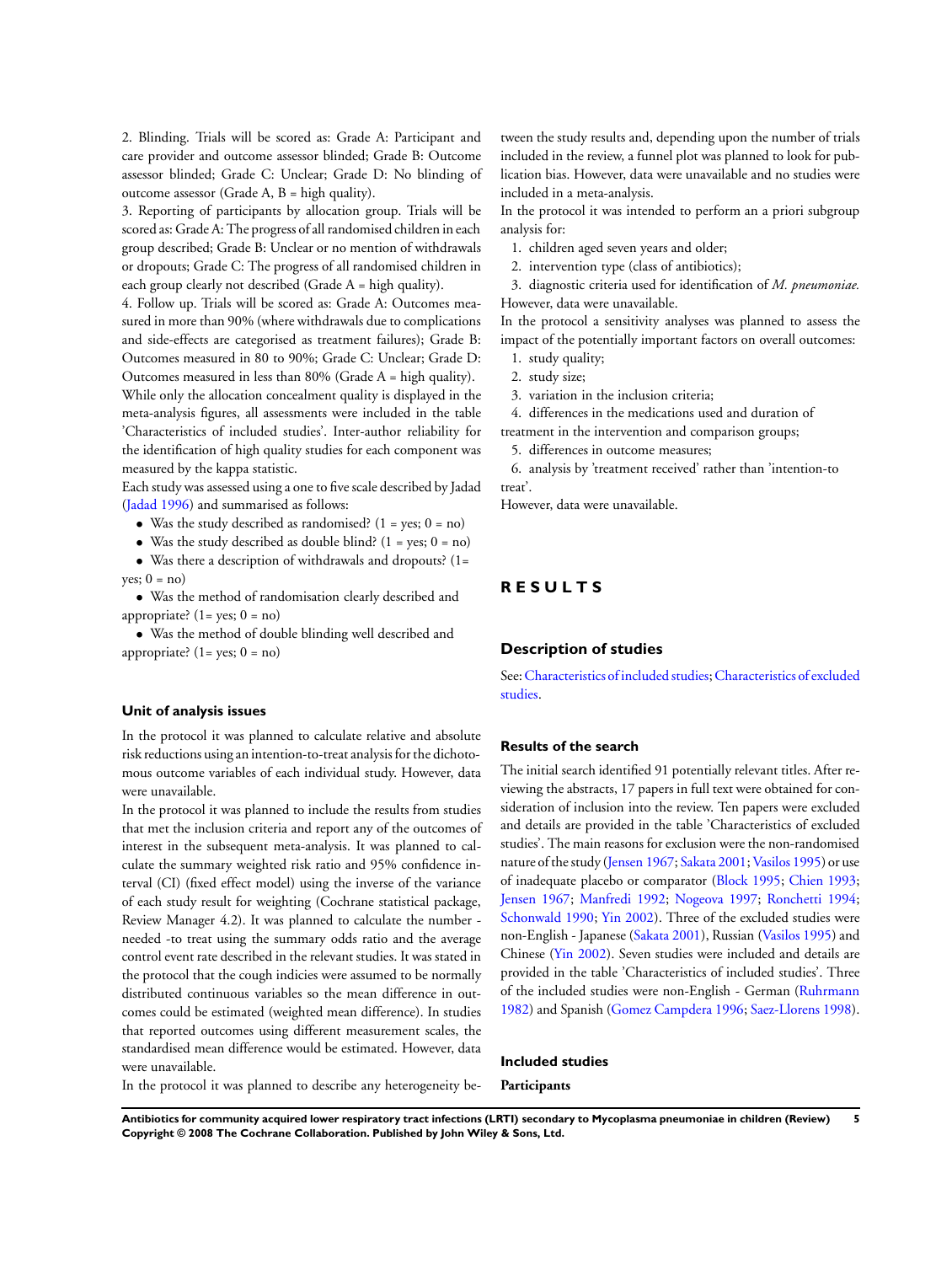The studies involved children diagnosed with LRTI ranging in age from 1 month to 16 years. In all except two studies [\(Gomez](#page-9-0) [Campdera 1996](#page-9-0); [Soderstrom 1991\)](#page-9-0) children had pneumonia supported with abnormal chest x-ray and apart from the study by [Ruhrmann 1982](#page-9-0) the children were described as having community acquired pneumonia. The study by [Gomez Campdera 1996](#page-9-0) did not define pneumonia and the study by [Soderstrom 1991](#page-9-0) included patients with acute bronchitis. The number of children with *M. pneumoniae* was not stated in three studies [\(Gomez Campdera](#page-9-0) [1996](#page-9-0);[Ruhrmann 1982](#page-9-0); [Saez-Llorens 1998\)](#page-9-0). In one study ([Wubbel](#page-9-0) [1999](#page-9-0)) there were 12 children with *M. pneumoniae* infections and 6 were in the subgroup randomised to either azithromycin or amoxycillin-clavulanate, but the number assigned to each therapy was not available. In two other studies the number of children with *M. pneumoniae* infections in each intervention group was provided - in the study by [Harris 1998](#page-9-0) there were 30 children who had *M. pneumoniae* infections randomised to either azithromycin or amoxycillin-clavulanate (21 in azithromycin group and 9 in amoxycillin-clavulanate group), and there were eight children in the study by [Kogan 2003](#page-9-0) (five in azithromycin group and three in amoxycillin-clavulanate group). In the study by [Soderstrom 1991](#page-9-0) there were only seven patients with lower respiratory tract infections (bronchitis) and one case of *M. pneumoniae*, but the age of the patient with *M. pneumoniae* was not provided.

#### **Interventions**

Studies included in this review involved patients with LRTI randomised to either a macrolide antibiotic or another antibiotic, usually a different macrolide or non-macrolide antibiotic. In two studies [\(Ruhrmann 1982](#page-9-0); [Soderstrom 1991\)](#page-9-0) the entire study population was randomised to either a macrolide or non-macrolide antibiotic. [Ruhrmann 1982](#page-9-0) included children with pneumonia who received either erythromycin 70 to 80 mg/kg/day or amoxycillin 60 to 70 mg/kg/day. The duration of therapy was not stated. The study by [Soderstrom 1991](#page-9-0) had a subgroup of patients (number of children not stated) with acute bronchitis who received either erythromycin 500 mg twice daily for seven days or phenoxymethylpenicillin 800 mg twice daily for seven days. Four studies [\(Gomez Campdera 1996;](#page-9-0) [Harris 1998](#page-9-0); [Saez-Llorens 1998;](#page-9-0) [Wubbel 1999](#page-9-0)) randomised a subgroup of children under five years of age to azithromycin or amoxycillin-clavulanate. The dose of amoxycillin-clavulanate was 40 mg/kd/day in three divided doses for 10 days in all studies. The dose of azithromycin was 10 mg/kg once daily for three days in one study ([Gomez Campdera 1996](#page-9-0)) and 10 mg/kg on day 1 followed by 5 mg/kg once daily for day 2 to 5 in three studies [\(Harris 1998;](#page-9-0) [Saez-Llorens 1998](#page-9-0); [Wubbel](#page-9-0) [1999](#page-9-0)). In the study by [Kogan 2003](#page-9-0) the intervention for the subgroup with classic pneumonia was either azithromycin 10 mg/kg once daily for three days or amoxycillin 75 mg/kg/day in three divided doses for seven days.

#### **Outcomes**

Clinical response was the main outcome but was not defined

in three studies ([Gomez Campdera 1996;](#page-9-0) [Ruhrmann 1982;](#page-9-0) [Soderstrom 1991](#page-9-0)). In three studies clinical cure was defined as complete resolution of symptoms and signs by day 15 to 19 ([Harris](#page-9-0) [1998](#page-9-0)), day 10 to 25 [\(Saez-Llorens 1998\)](#page-9-0) and day 10 to 37 ([Wubbel](#page-9-0) [1999](#page-9-0)). In the study by [Kogan 2003](#page-9-0) the clinical response was defined as the proportion of children without fever on day 3. Radiological outcome was recorded in three studies ([Gomez Campdera](#page-9-0) [1996](#page-9-0); [Harris 1998](#page-9-0); [Kogan 2003\)](#page-9-0) but was not defined in the study by [Gomez Campdera 1996.](#page-9-0) Bacteriological outcome was recorded in two studies [\(Harris 1998;](#page-9-0) [Saez-Llorens 1998](#page-9-0)) but was not defined in the study by [Saez-Llorens 1998](#page-9-0). Adverse events were recorded by four studies [\(Gomez Campdera 1996](#page-9-0); [Harris 1998;](#page-9-0) [Saez-Llorens 1998;](#page-9-0) [Wubbel 1999\)](#page-9-0) and were only defined in the study by [Harris 1998](#page-9-0).

Attempts were made to obtain individual patient data from three studies [\(Harris 1998;](#page-9-0) [Kogan 2003](#page-9-0); [Wubbel 1999\)](#page-9-0) where the number of children with *M. pneumoniae* was identified, but no reply was received at the time this review was completed.

#### **Risk of bias in included studies**

Jadad scores ranged from 1 to 3, with one study scoring 1 [\(Gomez](#page-9-0) [Campdera 1996](#page-9-0)), five studies scoring 2 [\(Harris 1998](#page-9-0); [Kogan](#page-9-0) [2003](#page-9-0); [Ruhrmann 1982;](#page-9-0) [Saez-Llorens 1998;](#page-9-0) [Wubbel 1999](#page-9-0)) and one study scoring 3 [\(Soderstrom 1991\)](#page-9-0). Agreement between the two authors for quality of studies varied with weighted kappa score of 0.18 for Jadad score and 0.49 for quality assessment. A discussion between reviewers on how to interpret the Jadad scoring system did not take place beforehand and this, along with the small numbers involved, was reflected in the low kappa score. The main discrepancy in quality assessment arose with interpretation of allocation concealment and reporting of participants by allocated group. Disagreement in both instances was resolved by consensus. **Randomisation**

All studies were described as randomised and the method of randomisation was clearly described and appropriate in two studies [\(Ruhrmann 1982](#page-9-0); [Saez-Llorens 1998\)](#page-9-0) where a random number list was used. The method of randomisation was unclear in one study [\(Wubbel 1999\)](#page-9-0) where the method used was described as a list of randomised therapy assignments. In the study by [Soderstrom](#page-9-0) [1991](#page-9-0) the method used was sequential patient numbers and this was thought to be inadequate. Three studies [\(Gomez Campdera](#page-9-0) [1996](#page-9-0); [Harris 1998](#page-9-0); [Kogan 2003](#page-9-0)) did not describe the method of randomisation.

#### **Allocation**

Concealment of allocation was unclear in all except two studies [\(Saez-Llorens 1998](#page-9-0); [Wubbel 1999\)](#page-9-0), where therapy was assigned by pharmacy.

**Antibiotics for community acquired lower respiratory tract infections (LRTI) secondary to Mycoplasma pneumoniae in children (Review) 6 Copyright © 2008 The Cochrane Collaboration. Published by John Wiley & Sons, Ltd.**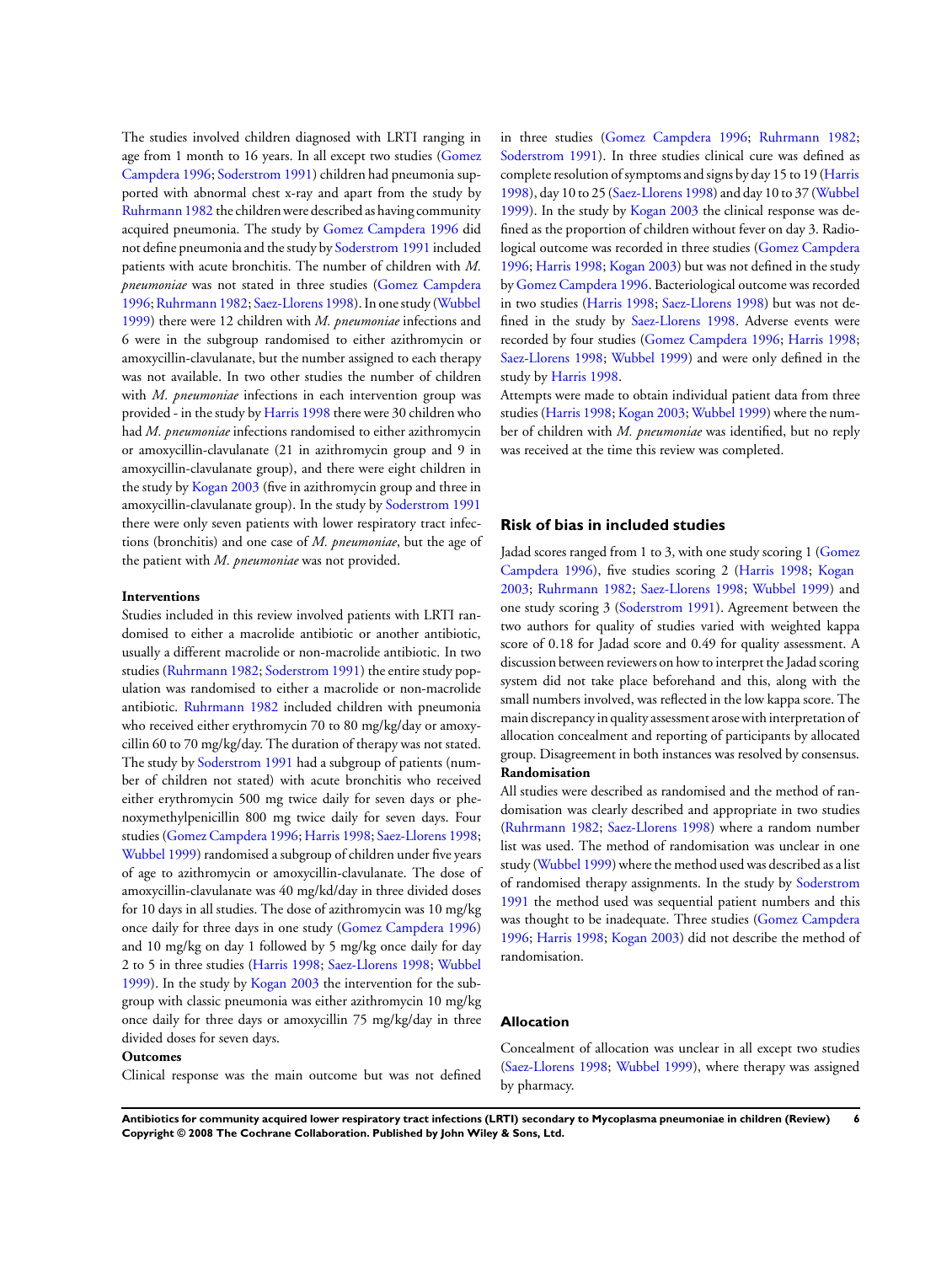#### **Blinding**

There was no blinding in four studies [\(Gomez Campdera 1996;](#page-9-0) [Ruhrmann 1982](#page-9-0); [Saez-Llorens 1998](#page-9-0); [Wubbel 1999\)](#page-9-0). In the remaining three studies the blinding involved only the participant [\(Harris 1998](#page-9-0)), clinician ([Kogan 2003\)](#page-9-0) or radiologist [\(Soderstrom](#page-9-0) [1991](#page-9-0)).

## **Effects of interventions**

There were 1352 children enrolled from six studies. The number of children from one study ([Soderstrom 1991\)](#page-9-0) was unavailable. Data interpretation was significantly limited by the inability to extract data that specifically referred to children with *M. pneumoniae*. There were no studies of children randomised to any antibiotic versus placebo. The included studies comprised a subgroup of children who were randomised to a macrolide versus non-macrolide antibiotic. The total number of children in this subgroup was not known as the numbers were only available in four studies [\(Harris](#page-9-0) [1998](#page-9-0); [Kogan 2003](#page-9-0); [Ruhrmann 1982](#page-9-0); [Wubbel 1999\)](#page-9-0). The number of children with LRTI secondary to *M. pneumoniae* in this subgroup was only available in two studies [\(Harris 1998;](#page-9-0) [Kogan](#page-9-0) [2003](#page-9-0)) and the lack of individual patient data did not allow for inclusion of results in a meta-analysis. There was a total of 26 in azithromycin group and 12 in amoxycillin-clavulanate group. In the study by [Gomez Campdera 1996](#page-9-0) the rate of clinical cure was 95.12% in the azithromycin group and 90.41% in the amoxycillin-clavulanate group. Radiological improvement was noted in 90.6% of the azithromycin group. Adverse events were recorded in 11.25% of the azithromycin group and 17.14% in the amoxycillin-clavulanate group. [Harris 1998](#page-9-0) reported no difference in the rate of clinical cure at day 15 to 19 (67.2% versus 66.7%) and four to six weeks (85.1% versus 85.4%) of children randomised to azithromycin or amoxycillin-clavulanate. *M. pneumoniae* was identified in 16% (30 of 188 children under five years of age). Eradication of *M. pneumoniae* occurred in three out of three in the azithromycin group and in none out of one in the amoxycillinclavulanate group. Adverse events in those children under five years of age were 12.1% in the azithromycin group and 42.3% in the amoxycillin-clavulanate group. One patient in each group discon-tinued treatment because of adverse events. In the study by [Kogan](#page-9-0) [2003](#page-9-0) which compared azithromycin to amoxicillin in children with classical pneumonia (8 children of 47 had *M. pneumoniae*), xray resolution was significantly better in those treated with azithromycin (81% versus 60.9% at day 7) but there was no difference in clinical symptoms or signs between groups. In those with atypical pneumonia (23 children of 59 had *M. pneumoniae*) there was no significant difference between children treated with azithromycin or erythromycin ([Kogan 2003\)](#page-9-0). [Ruhrmann 1982](#page-9-0) reported clinical cure after 3.79 days in erythromycin group and 3.96 days in amoxycillin group. [Saez-Llorens 1998](#page-9-0) reported a similar clinical response (99% versus 98%) in children under five years who were

randomised to azithromycin or amoxycillin-clavulanate. Eradication of *M. pneumoniae* occurred in 23 out of 24 in the azithromycin group. Adverse events were reported in 11% on azithromycin, 30% on amoxycillin-clavulanate and 27% on erythromycin. [Soderstrom 1991](#page-9-0) did not report the clinical response in the subgroup of patients with bronchitis. In the study by [Wubbel 1999,](#page-9-0) where 7% (12 of 168 children) had *M. pneumoniae*, no difference was found in children randomised to azithromycin or amoxicillinclavulanate. Adverse events were reported in 14% on azithromycin, 67% on amoxycillin-clavulanate and 25% on erythromycin. Eleven patients did not complete the prescribed therapy.

## **D I S C U S S I O N**

#### **Summary of main results**

This review failed to find any randomised controlled trials which specifically looked at the effectiveness of antibiotics for LRTI secondary to *M. pneumoniae*. There were no studies of antibiotics versus placebo. In the subgroup of children with LRTI secondary to *M. pneumoniae* the intervention was a macrolide antibiotic versus a non-macrolide antibiotic, usually amoxycillin-clavulanate. This subgroup identified only 38 children with *M. pneumoniae* infection and there were insufficient data to analyse the efficacy of macrolide antibiotics in this group. Adverse events were common, reported in 11% to 67% of children. The majority of adverse events related to the gastrointestinal tract (diarrhoea, vomiting, abdominal pain, nausea, anorexia) and where reported, were more common in younger children (under five years of age).

#### **Quality of the evidence**

There were significant difficulties in interpretation of data from the included studies. Firstly, although all studies (except [Soderstrom](#page-9-0) [1991](#page-9-0)) enrolled children with LRTI, only a proportion had *M. pneumoniae* infection. It was not possible to obtain information on the sub-group with *M. pneumoniae*. Secondly, the dose and type of antibiotics differed among studies. Thirdly, application of diagnostic criteria (serology versus PCR) varied and these are not necessarily interchangeable. Fourthly, the inclusion criteria differed (various types of LRTI manifestation) between studies. Furthermore the outcomes measured were variable and in some papers, clinical cure was undefined.

Despite the commonality of *M. pneumoniae* LRTI in children (up to 40% of CAP reported by [Waites 2003\)](#page-9-0), there is surprisingly no RCT that has specifically evaluated the efficacy of antibiotics for the treatment of childhood LRTI secondary to *M. pneumoniae* infections acquired in the community. This is reflected in conflicting advice given in paediatric textbooks [\(Phelan 1994;](#page-9-0) [Rudolph](#page-9-0)

**Antibiotics for community acquired lower respiratory tract infections (LRTI) secondary to Mycoplasma pneumoniae in children (Review) 7 Copyright © 2008 The Cochrane Collaboration. Published by John Wiley & Sons, Ltd.**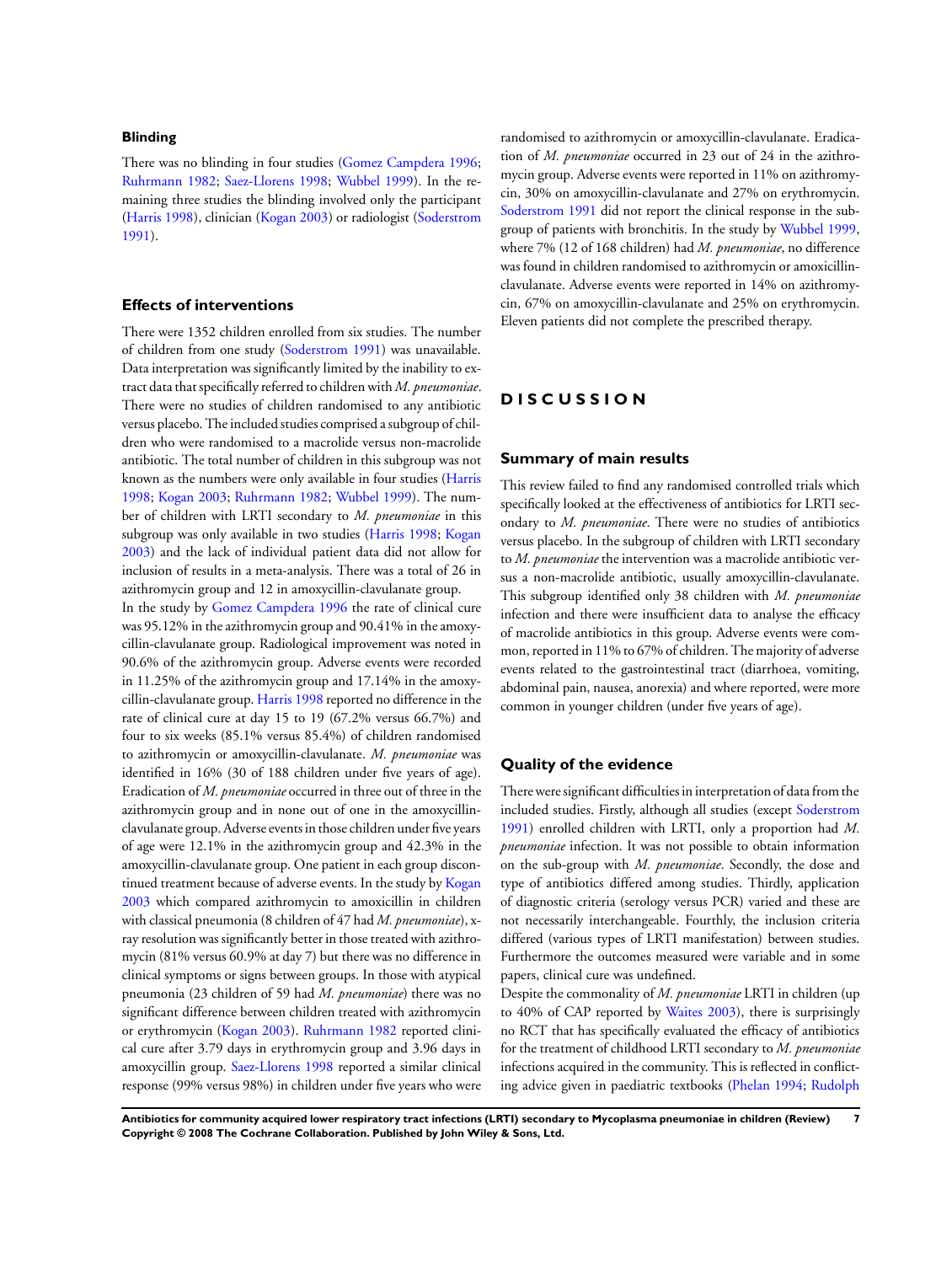<span id="page-9-0"></span>2003) and this systematic review has highlighted the need for such studies.

## **A U T H O R S ' C O N C L U S I O N S**

#### **Implications for practice**

This review found insufficient evidence to draw any conclusions about the efficacy of antibiotics for LRTI secondary to *M. pneumoniae* in children. The use of antibiotics for *M. pneumoniae* LRTI has to be individualised depending on the clinical context (for example setting, clinical history and signs, presence of immunodeficiency etc) and balanced with possible adverse events associated with antibiotic use.

#### **Implications for research**

*M. pneumoniae*infection is relatively common and its clinical manifestations range from being asymptomatic to death from complications of *M. pneumoniae* infection. As respiratory symptoms are the most common symptoms, there is a need for high quality, double-blinded randomised controlled trials to assess the efficacy and safety of antibiotics for LRTI secondary to *M. pneumoniae* in children. Studies should consider the various clinical and microbiological diagnostic criteria of *M. pneumoniae* infection and utilise clear outcome criteria. Community studies using PCR for rapid early diagnosis would be valuable to evaluate the efficacy of antibiotics for *M. pneumoniae* for respiratory and non respiratory manifestations as well as for prevention of complications and microbiological clearance of *M. pneumoniae*.

## **A C K N O W L E D G E M E N T S**

We thank Igor Bezuglov, Tan Yook Hua and Hiroshi Ito for reviewing the Russian, Chinese and Japanese articles, and special thanks to Julio Clavijo and Andreas Schibler for extracting data from the Spanish and German articles. We thank Michael Nissen and Jennifer Robson for their advice on microbiological testing for *M. pneumoniae.* We thank Liz Dooley, Ruth Foxlee and Chris del Mar from ARI Group for their assistance with the preparation of this systematic review. Finally, we wish to acknowledge the peer referees who commented on the draft: Amy Zelmer, Imtiaz Jehan, Nicola Principi, Mark Jones and Richmal Oates-Whitehead.

#### **R E F E R E N C E S**

#### **References to studies included in this review**

#### **Gomez Campdera 1996** *{published data only}*

Gomez Campdera JA, Navarro Gomez ML, Hernandez-Sampelayo T, Merello Godino C, Sanchez Sanchez C. Azithromycin in the treatment of ambulatory pneumonia in children. *Acta Pediatrica Espanola* 1996;**54**(8):554–62.

#### **Harris 1998** *{published data only}*

Harris J-AS, Kolokathis A, Campbell M, Cassell GH, Hammerschlag MR. Safety and efficacy of azithromycin in the treatment of community-acquired pneumonia in children. *Pediatric Infectious Disease Journal* 1998;**17**(10): 865–71.

#### **Kogan 2003** *{published data only}*

Kogan R, Martinez MA, Rubilar L, Paya E, Quevedo I, Puppo H, et al.Comparative randomized trial of azithromycin versus erythromycin and amoxycillin for treatment of community-acquired pneumonia in children. *Pediatric Pulmonology* 2003;**35**(2):91–8.

#### **Ruhrmann 1982** *{published data only}*

Ruhrmann H, Blenk H. Erythromycin versus amoxicillin for the treatment of pneumonia in children. *Infection* 1982; **10**:S86–91.

#### **Saez-Llorens 1998** *{published data only}*

Saez-Llorens X, Castano E, Wubbel L, Castrejon MM, de Morales I, Vallarino D, et al.Importance of Mycoplasma pneumoniae and Chlamydia pneumoniae in children

with community-acquired pneumonia. *Revista Medica de Panama* 1998;**23**(2):27–33.

#### **Soderstrom 1991** *{published data only}*

Soderstrom M, Blomberg J, Christensen P, Hovelius B. Erythromycin an Phenoxymethylpenicillin (Penicillin V) in the Treatment of Respiratory Tract Infections as Related to Microbiological Findings and Serum C-Reactive Protein. *Scandanavian Journal of Infectious Disease* 1991;**23**:347–54.

#### **Wubbel 1999** *{published data only}*

Wubbel L, Muniz L, Ahmed A, Trujillo M, Carubelli C, McCoig C, et al.Etiology and treatment of communityacquired pneumonia in ambulatory children. *Pediatric Infectious Disease Journal* 1999;**18**(2):98–104.

#### **References to studies excluded from this review**

#### **Block 1995** *{published data only}*

Block S, Hedrick J, Hammerschlag MR, Cassell GH, Craft JC. Mycoplasma pneumoniae and Chlamydia pneumoniae in pediatric community-acquired pneumonia: Comparative efficacy and safety of clarithromycin vs erythromycin ethylsuccinate. *Pediatric Infectious Disease Journal* 1995;**14**  $(6):471-7.$ 

#### **Chien 1993** *{published data only}*

Chien SM, Pichotta P, Siepman N, Chan CK. Treatment of community-acquired pneumonia. A multicenter, doubleblind, randomized study comparing clarithromycin with erythromycin. *Chest* 1993;**103**(3):697–701.

**Antibiotics for community acquired lower respiratory tract infections (LRTI) secondary to Mycoplasma pneumoniae in children (Review) 8 Copyright © 2008 The Cochrane Collaboration. Published by John Wiley & Sons, Ltd.**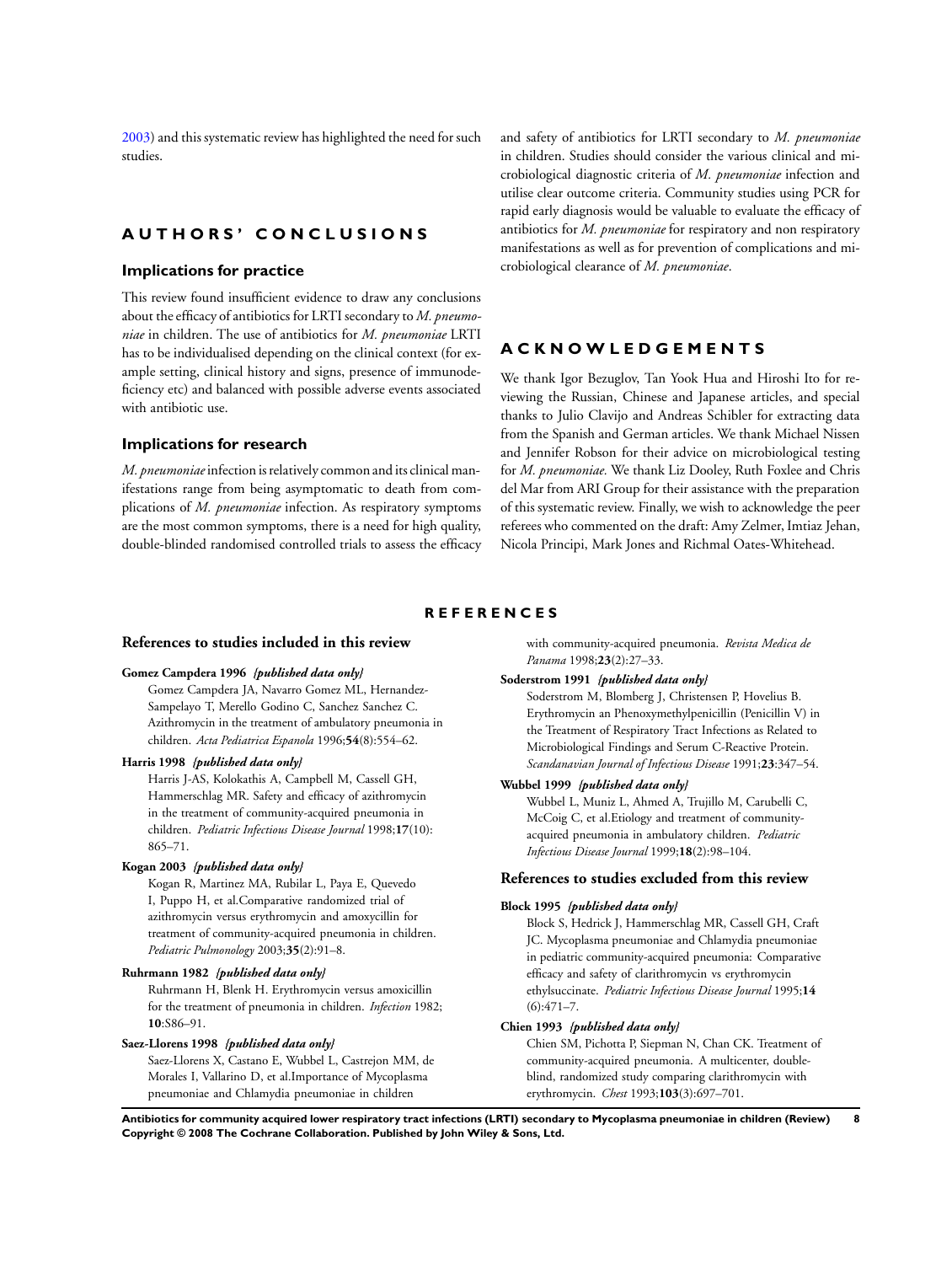#### **Jensen 1967** *{published data only}*

Jensen KJ, Senterfit LB, Scully WE, Conway TJ, West RF, Drummy WM. Mycoplasma pneumoniae infections in children. An epidemiological appraisal in families treated with oxytetracycline. *American Journal of Epidemiology* 1967;**86**(2):419–32.

#### **Manfredi 1992** *{published data only}*

Manfredi R, Jannuzzi C, Mantero E, Longo L, Schiavone R, Tempesta A, et al.Clinical comparative study of azithromycin versus erythromycin in the treatment of acute respiratory tract infections in children. *Journal of Chemotherapy* 1992;**4**(6):364–70.

#### **Nogeova 1997** *{published data only}*

Nogeova A, Galova K, Krizan L, Sufliarska S, Cizmarova E, Raskova J, et al.Ceftibuten vs cefuroxime-axetil in initial therapy for community-acquired bronchopneumonia: Randomized multicentric study in 140 children. *Infectious Diseases in Clinical Practice* 1997;**6**(2):133–4.

#### **Ronchetti 1994** *{published data only}*

Ronchetti R, Blasi F, Grossi E, Pecori A, Bergonzi F, Ugazio A, et al.The role of azithromycin in treating children with community-acquired pneumonia. *Current Therapeutic Research and Clinical Experimentation* 1994;**55**(4):965–70.

#### **Sakata 2001** *{published data only}*

Sakata H. Clinical study on azithromycin in lower respiratory infections in children. *Japanese Journal of Chemotherapy* 2001;**49**(6):363–8.

#### **Schonwald 1990** *{published data only}*

Schonwald S, Gunjaca M, Kolacny-Babic L, Car V, Gosev M. Comparison of azithromycin and erythromycin in the treatment of atypical pneumonia. *Journal of Antimicrobial Chemotherapy* 1990;**25**:123–6.

#### **Vasilos 1995** *{published data only}*

Vasilos LV, Rumel NB, Shchuka SS. Chemotherapeutic effectiveness of erythromycin, rifampicin and tetracyclines in chlamydiosis and mycoplasmosis in children. *Antibiotiki i Khimiterapiia* 1995;**40**(6):40–2.

#### **Yin 2002** *{published data only}*

Yin T, Jiang Y-F. Comparison of azithromycin and erythromycin in the treatment of pediatric mycoplasmal pneumonia. *Chinese Journal of Antibiotics* 2002;**27**(4):  $240-2$ 

#### **Additional references**

#### **Dickersin 1994**

Dickersin K, Scherer R, Lefebvre C. Identifying relevant studies for systematic reviews. *BMJ* 1994;**309**:1286–91.

#### **Jadad 1996**

Jadad A, Moore R, Carroll D, Jenkinson C, Reynolds D, Gavaghan D, et al.Assessing the quality of reports of randomised clinical trials: is blinding necessary?. *Controlled Clinical Trials* 1996;**17**(1):1–12.

#### **Katz 1998**

Katz SL, Gershon AA, Hoetz PJ. *Krugman's Infectious Disease of Children*. 10th Edition. USA: Mosby, 1998.

#### **Michelow 2004**

Michelow IC, Olsen K, Lozano J, Rollins NK, Duffy LB, Ziegler T, et al.Epidemiology and clinical characteristics of community-acquired pneumonia in hospitalized children. *Pediatrics* 2004;**113**(4):701–7.

#### **Murray 2003**

Murray PR, Baron EJ, Jorgensen JH, Pfaller MA, Yolken RH. *Manual of Clinical Microbiology*. 8th Edition. Vol. **1**, Washington DC: ASM Press, 2003.

#### **Nelson 2002**

Nelson CT. Mycoplasma and Chlamydia pneumonia in pediatrics. *Seminars in Respiratory Infections* 2002;**17**(1): 10–4.

#### **Phelan 1994**

Phelan PD, Olinsky A, Robertson CF. *Respiratory Illness in Children*. 4th Edition. Oxford: Blackwell Scientific Publications, 1994.

#### **Principi 2001**

Principi N, Esposito S. Emerging role of Mycoplasma pneumoniae and Chlamydia pneumoniae in paediatric respiratory-tract infections. *The Lancet Infectious Diseases* 2001;**1**:334–44.

#### **Principi 2002**

Principi N, Esposito S. Mycoplasma pneumoniae and Chlamydia pneumoniae cause lower respiratory tract disease in paediatric patients. *Current Opinion in Infectious Diseases* 2002;**15**(3):295–300.

#### **Rudolph 2003**

Rudolph CD, Rudolph AM, Hostetter MK, Lister G, Siegel NJ. *Rudolph's Pediatrics*. 21st Edition. USA: McGraw-Hill Medical Publishing Division, 2003.

#### **Waites 2003**

Waites KB. New Concepts of Mycoplasma pneumoniae infections in children. *Pediatric Pulmonology* 2003;**36**: 267–78.

#### **Wubbel 1999**

Wubbel L, Muniz L, Ahmed A, Trujillo M, Carubelli C, McCoig C, et al.Etiology and treatment of communityacquired pneumonia in ambulatory children. *Pediatric Infectious Disease Journal* 1999;**18**:98–104.

∗ *Indicates the major publication for the study*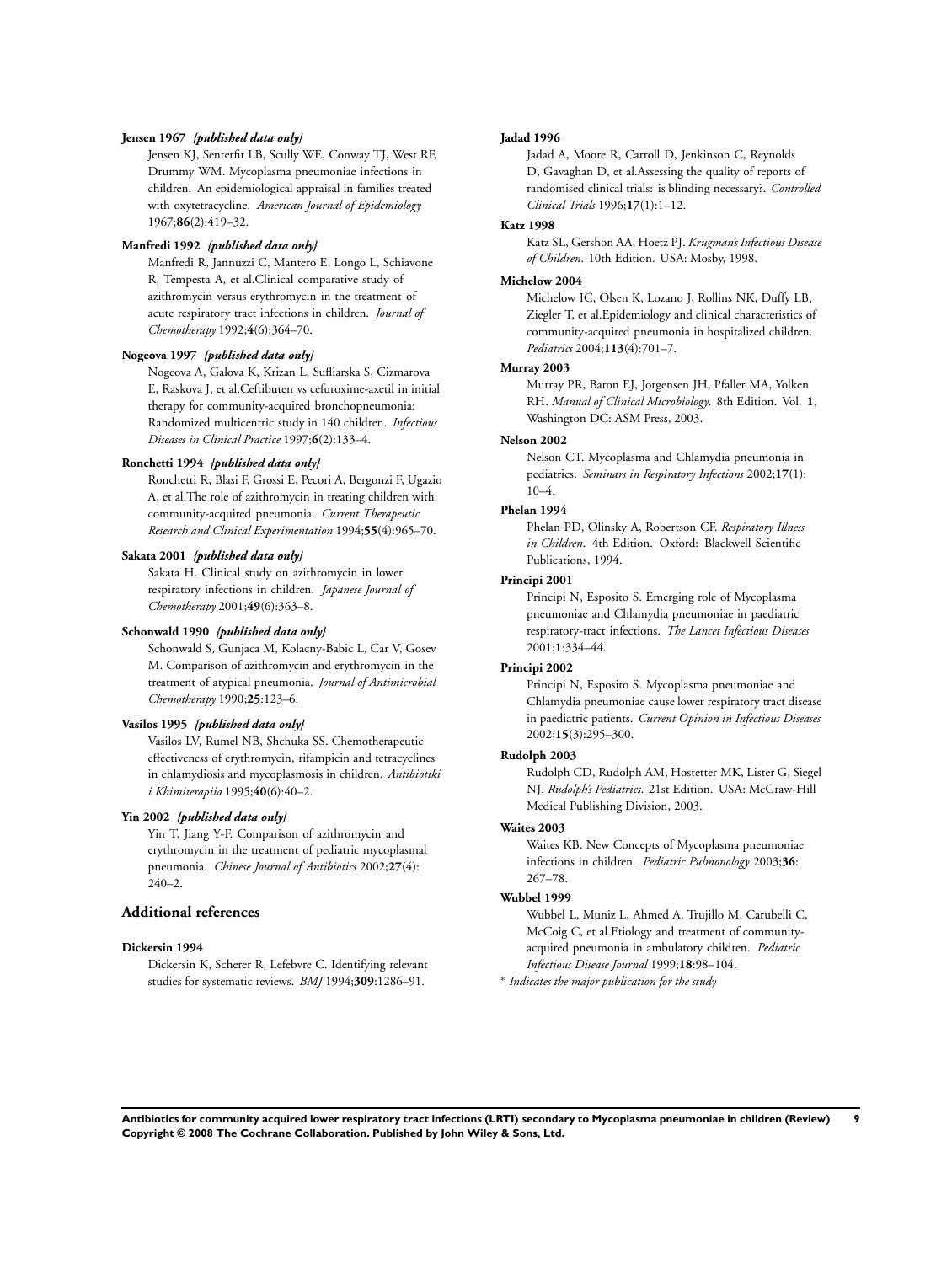## <span id="page-11-0"></span>**CHARACTERISTICS OF STUDIES**

## **Characteristics of included studies** *[ordered by study ID]*

## **Gomez Campdera 1996**

| Methods                 | Patients were recruited from emergency department with a diagnosis of pneumonia for the periods 1<br>May 1994 to 30 April 1995 and 1 December 1995 to 30 June 1996. Inclusion and exclusion criteria<br>were not stated. Study participants were randomised to azithromycin or either amoxycillin-clavulanate if<br>under 5 years and erythromycin if over 5 years. The method of randomisation was not described. The<br>study was not blinded. There was no description of withdrawals or dropouts. There was no assessment of<br>compliance. Clinical outcomes were evaluated on day 3, 10 and 30, and chest x-ray was repeated on day<br>30. Outcomes measures included clinical response, hospitalisation, radiological improvement and adverse<br>events. Clinical response was classified as unchanged, improved, cured or worse. These categories were<br>not defined. Radiological improvement at day 30 was not defined<br>Assessment of Quality<br>1. Allocation concealment: Grade B<br>2. Blinding: Grade D<br>3. Reporting of participants by allocation group: Grade B<br>4. Follow up: Grade C<br>Jadad Score: 1 |             |
|-------------------------|----------------------------------------------------------------------------------------------------------------------------------------------------------------------------------------------------------------------------------------------------------------------------------------------------------------------------------------------------------------------------------------------------------------------------------------------------------------------------------------------------------------------------------------------------------------------------------------------------------------------------------------------------------------------------------------------------------------------------------------------------------------------------------------------------------------------------------------------------------------------------------------------------------------------------------------------------------------------------------------------------------------------------------------------------------------------------------------------------------------------------------|-------------|
| Participants            | 155 children aged 6 months to 16 years with pneumonia. Males = 84. Number of children with M.<br>pneumoniae infection in each group not stated                                                                                                                                                                                                                                                                                                                                                                                                                                                                                                                                                                                                                                                                                                                                                                                                                                                                                                                                                                                   |             |
| Interventions           | Group A ( $n = 82$ ): azithromycin 10 mg/kg/day OD for 3 days.<br>Group B ( $n = 73$ ): amoxycillin-clavulanate 40 mg/kg/day TID for 10 days if under 5 years and ery-<br>thromycin 40 mg/kg/day TID for 10 days if over 5 years                                                                                                                                                                                                                                                                                                                                                                                                                                                                                                                                                                                                                                                                                                                                                                                                                                                                                                 |             |
| Outcomes                | 1.Clincial<br>2. Radiological<br>3. Adverse events                                                                                                                                                                                                                                                                                                                                                                                                                                                                                                                                                                                                                                                                                                                                                                                                                                                                                                                                                                                                                                                                               |             |
| Notes                   |                                                                                                                                                                                                                                                                                                                                                                                                                                                                                                                                                                                                                                                                                                                                                                                                                                                                                                                                                                                                                                                                                                                                  |             |
| <b>Risk of bias</b>     |                                                                                                                                                                                                                                                                                                                                                                                                                                                                                                                                                                                                                                                                                                                                                                                                                                                                                                                                                                                                                                                                                                                                  |             |
| Item                    | Authors' judgement                                                                                                                                                                                                                                                                                                                                                                                                                                                                                                                                                                                                                                                                                                                                                                                                                                                                                                                                                                                                                                                                                                               | Description |
| Allocation concealment? | Unclear                                                                                                                                                                                                                                                                                                                                                                                                                                                                                                                                                                                                                                                                                                                                                                                                                                                                                                                                                                                                                                                                                                                          | B - Unclear |

**Antibiotics for community acquired lower respiratory tract infections (LRTI) secondary to Mycoplasma pneumoniae in children (Review) 10 Copyright © 2008 The Cochrane Collaboration. Published by John Wiley & Sons, Ltd.**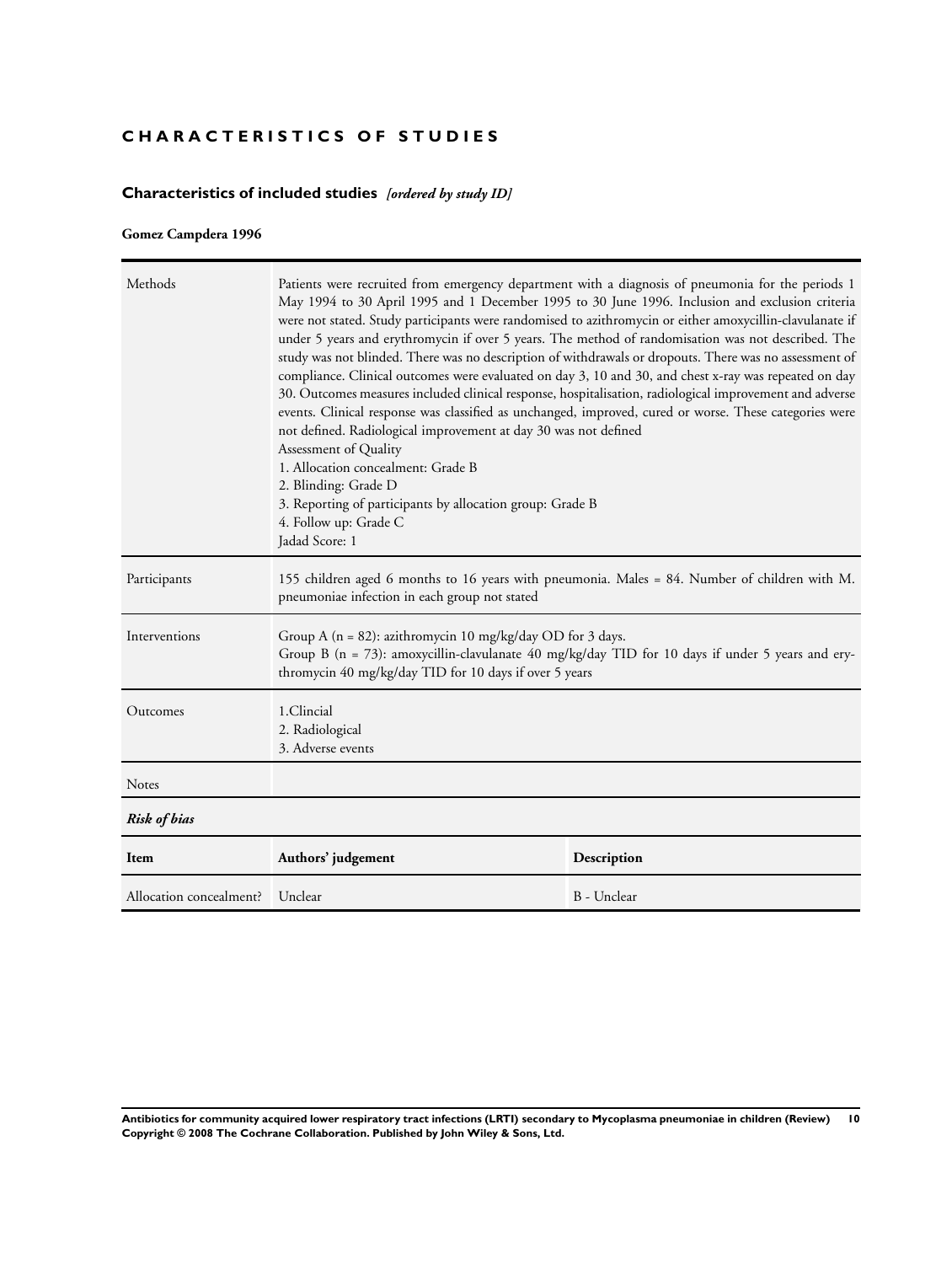#### **Harris 1998**

Methods Patients were recruited from 23 centres with a diagnosis of community acquired pneumonia from 31 January 1994 to 31 May 1995. Inclusion criteria were children with clinically suspected pneumonia based on a radiological finding and the presence of tachyapnoea. In addition patients had at least one of the following: fever or history of fever within 24 hours, cough, WCC >= 12000/mm, or chest findings suggestive of pneumonia. Exclusion criteria were hypersensitivity to macrolides, penicillin or beta-lactam antibiotics, pregnancy or lactation, parenteral therapy required because of severe or multilobar pneumonia, treatment with any other systemic antibiotics within enrolment, evidence of underlying haematological, renal, hepatic or cardiovascular disease, chronic steroid use or concomitant treatment with theophylline, carbamazine, ergotamine, digitalis glycosides, terfenadine, loratadine or astemizole. Study was a multicentre, parallel group in which participants were randomised 2:1 to azithromycin or either amoxycillinclavulanate if under 5 years and erythromycin if over 5 years. The method of randomisation was not described. Participants were blinded to therapy but there was no mention of blinding of clinicians or outcome assessors. There was a description of withdrawals or dropouts. There was an assessment of compliance by comparing medication bottle weights at beginning and end of study. Patients were evaluated at four clinic visits: baseline; study days 2 to 5; study days 15-19; and 4-6 weeks post therapy. Laboratory tests were obtained at baseline and on Study days 15-19. Chest x-rays were obtained at baseline and 4-6 weeks post-therapy. Evidence of infection with M. pneumoniae was determined by enzyme-linked immunosorbent assay and defined as either single positive serum IgM  $(>= 1:10)$  or 4-fold increase in IgG titre. Clinical response at study days 15 to 19 was classified as: cure, complete resolution of signs and symptoms of pneumonia; improvement, incomplete resolution of signs and symptoms of pneumonia; failure, persistence (or progression) of signs and symptoms of pneumonia after 3 days of therapy or development of new clinical findings consistent with active infection or persistence (or progression) of radiological findings obtained when clinically indicated. Clinical response 4 to 6 weeks post-therapy was classified as follows: cure; complete resolution of signs and symptoms of pneumonia and improvement or resolution of radiographic findings; failure; persistence (or progression) of signs and symptoms of pneumonia after 3 days of therapy or development of new clinical findings consistent with active infection or persistence (or progression) of radiological findings. Bacteriological response was classified as follows: eradication (presumed or proven), elimination of the original organism from the same site during or after completion of therapy and includes cases where repeat specimens were nor obtained and patients considered a clinical cure or improved; persistence, failure to eradicate the organism and includes cases where specimens were not obtainable at the time alternative therapy was instituted and the patient was considered a clinical failure. Adverse events were monitered throughout the study by reported symptoms, physical examinations and laboratory tests. Events were rated by severity (mild, moderate or severe at the discretion of the investigator), organ system and relation to study drug Assessment of Quality 1. Allocation concealment: Grade B 2. Blinding: Grade C 3. Reporting of participants by allocation group: Grade A 4. Follow up: Grade B Jadad Score: 2

Participants 456 children aged 6 months to 15 years with CAP were enrolled. 36 patients (25 in azithromycin group and 11 in comparator group) were excluded for methodologic reasons leaving 420 patients (285 in azithromycin and 135 in comparator group) available for analysis. Six children discontinued treatment because of adverse events. Males = 236. The number of children with M. pneumoniae in the group randomised to macrolide versus non-macrolide (i.e. children < 5 years) was 30 with 21 in azithromycin group and 9 in amoxycillin-clavanulate group

**Antibiotics for community acquired lower respiratory tract infections (LRTI) secondary to Mycoplasma pneumoniae in children (Review) 11 Copyright © 2008 The Cochrane Collaboration. Published by John Wiley & Sons, Ltd.**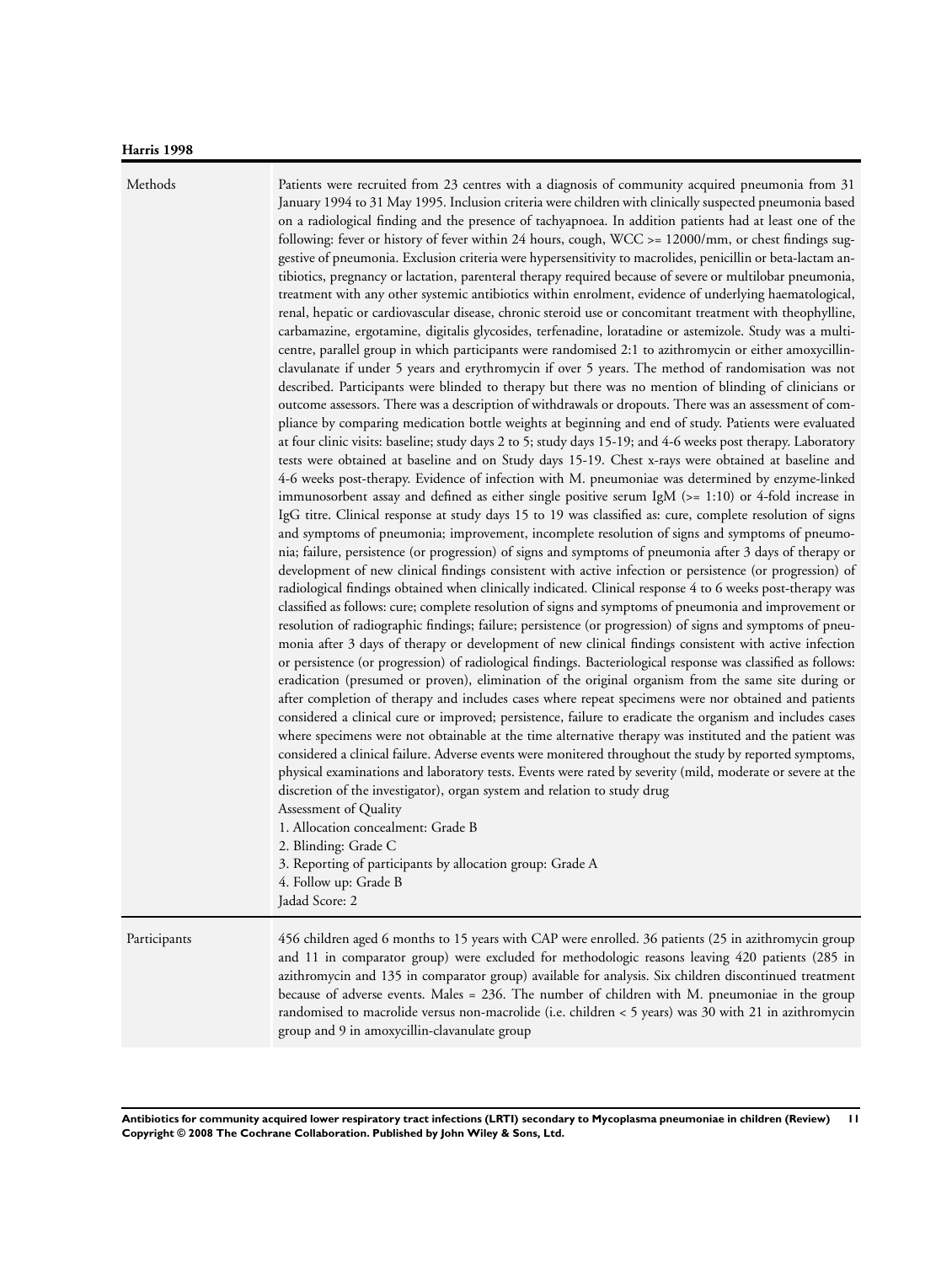## **Harris 1998** (*Continued)*

| Interventions           | Children under 5 years only -<br>Group A ( $n = 125$ ): azithromycin 10 mg/kg OD day 1, 5 mg/kg OD day 2 to 5, and placebo day 1 to<br>10.<br>Group B ( $n = 63$ ): amoxycillin-clavulanate 40 mg/kg TDS day 1 to 10 and placebo day 1 to 5 |             |
|-------------------------|---------------------------------------------------------------------------------------------------------------------------------------------------------------------------------------------------------------------------------------------|-------------|
| Outcomes                | 1. Clinical<br>2. Radiological<br>3. Bacteriological<br>4. Adverse events                                                                                                                                                                   |             |
| <b>Notes</b>            |                                                                                                                                                                                                                                             |             |
| <b>Risk of bias</b>     |                                                                                                                                                                                                                                             |             |
| Item                    | Authors' judgement                                                                                                                                                                                                                          | Description |
| Allocation concealment? | Unclear                                                                                                                                                                                                                                     | B - Unclear |

**Antibiotics for community acquired lower respiratory tract infections (LRTI) secondary to Mycoplasma pneumoniae in children (Review) 12 Copyright © 2008 The Cochrane Collaboration. Published by John Wiley & Sons, Ltd.**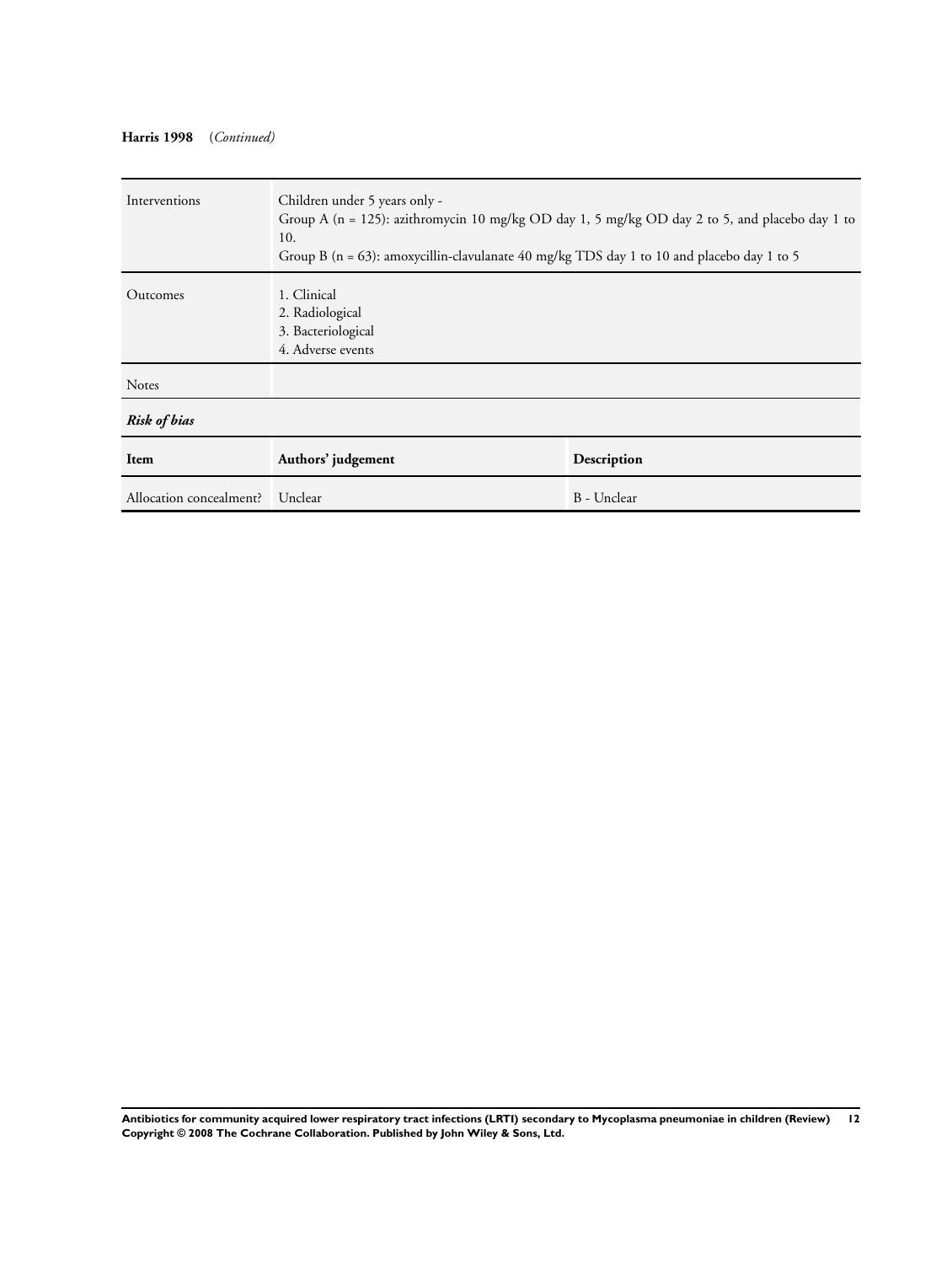## **Kogan 2003**

| Methods                 | within 5 days prior to enrolment, or known hypersensitivity to beta-lactam antibiotics or macrolides.<br>lobar consolidation. The second group included patients with atypical pneumonia, with prominent and<br>immunofluorescence (IFI) and enzyme-linked immunosorbent assay to test sera for IgM antibiodies to<br>M pneumoniae. An antibody titre > 1:16 on a single first serum specimen was considered positive for IFI.<br>day 3 and/or improvement of more than 75% of radiographic baseline findings on study day 7<br>Assessment of Quality<br>1. Allocation concealment: Grade B<br>2. Blinding: Grade C<br>3. Reporting of participants by allocation group: Grade A<br>4. Follow-up: Grade B<br>Jadad Score: 2 | Patients with a diagnosis of community acquired pneumonia were recruited from 1 January 1996 to<br>1 January 1999. Inclusion criteria were children with a clinical diagnosis radiologically confirmed of<br>presumed bacterial community acquired pneumonia, eligible for treatment with oral antibiotics and<br>without signs of respiratory insufficiency. Exclusion criteria were history or evidence of chronic pathology<br>of any organ system, chronic pulmonary disease, history of prematurity, treatment with any antibiotics<br>The study population was divided into two groups according to clinical and radiological patterns. One<br>group included those children who presented with signs of classic bacterial pneumonia, with high fever<br>and chest findings of crackles or signs of consolidation, and chest x-rays with segmental, alveolar, or<br>frequently paroxysmal cough, variable fever, few clinical signs of consolidation, crackles and wheezing, and<br>chest x-rays with a mixed alveolar-interstitial pattern. Participants with classic pneumonia were randomised<br>to either amoxycillin or azithromycin, whereas patients in the atypical pneumonia were randomly assigned<br>to either azithromycin or erythromycin. The method of randomisation was not described. There was<br>no mention of blinding except for blinding of the radiologist who viewed follow up chest x-rays done<br>on study days 7 and 14. There was a description of withdrawals or dropouts. There was no assessment<br>of compliance. Outcomes were evaluated at three clinic visits, on study days 3, 7 and 14. A chest x-<br>ray was done in each child on study days 7 and 14. Evidence of infection was determined by indirect<br>Clinical Response in the classic pneumonia group was defined as proportion of children without fever on |
|-------------------------|-----------------------------------------------------------------------------------------------------------------------------------------------------------------------------------------------------------------------------------------------------------------------------------------------------------------------------------------------------------------------------------------------------------------------------------------------------------------------------------------------------------------------------------------------------------------------------------------------------------------------------------------------------------------------------------------------------------------------------|-----------------------------------------------------------------------------------------------------------------------------------------------------------------------------------------------------------------------------------------------------------------------------------------------------------------------------------------------------------------------------------------------------------------------------------------------------------------------------------------------------------------------------------------------------------------------------------------------------------------------------------------------------------------------------------------------------------------------------------------------------------------------------------------------------------------------------------------------------------------------------------------------------------------------------------------------------------------------------------------------------------------------------------------------------------------------------------------------------------------------------------------------------------------------------------------------------------------------------------------------------------------------------------------------------------------------------------------------------------------------------------------------------------------------------------------------------------------------------------------------------------------------------------------------------------------------------------------------------------------------------------------------------------------------------------------------------------------------------------------------------------------------------------------------------------------------------------------------------------------|
| Participants            | 110 children aged 1 month to 14 years were enrolled. 4 children developed serious pneumonia in the first<br>12 hours of enrolment and were excluded from the study (3 from the atypical group and 1 from the classic<br>group). The remaining 106 completed the study. The mean age was 4.9 years and 53 were male. 47 met<br>the criteria for classic pneumonia. The number of children with M. pneumoniae in the classic group was<br>8, with 5 in azithromycin group and 3 in amoxycillin-clavanulate group                                                                                                                                                                                                              |                                                                                                                                                                                                                                                                                                                                                                                                                                                                                                                                                                                                                                                                                                                                                                                                                                                                                                                                                                                                                                                                                                                                                                                                                                                                                                                                                                                                                                                                                                                                                                                                                                                                                                                                                                                                                                                                 |
| Interventions           | Patients with classic pneumonia:<br>Group A ( $n = 23$ ): azithromycin 10 mg/kg OD for 3 days.<br>Group B ( $n = 24$ ): amoxycillin 75 mg/kg/day in 3 divided doses for 7 days                                                                                                                                                                                                                                                                                                                                                                                                                                                                                                                                              |                                                                                                                                                                                                                                                                                                                                                                                                                                                                                                                                                                                                                                                                                                                                                                                                                                                                                                                                                                                                                                                                                                                                                                                                                                                                                                                                                                                                                                                                                                                                                                                                                                                                                                                                                                                                                                                                 |
| Outcomes                | 1. Clinical<br>2. Radiological                                                                                                                                                                                                                                                                                                                                                                                                                                                                                                                                                                                                                                                                                              |                                                                                                                                                                                                                                                                                                                                                                                                                                                                                                                                                                                                                                                                                                                                                                                                                                                                                                                                                                                                                                                                                                                                                                                                                                                                                                                                                                                                                                                                                                                                                                                                                                                                                                                                                                                                                                                                 |
| Notes                   |                                                                                                                                                                                                                                                                                                                                                                                                                                                                                                                                                                                                                                                                                                                             |                                                                                                                                                                                                                                                                                                                                                                                                                                                                                                                                                                                                                                                                                                                                                                                                                                                                                                                                                                                                                                                                                                                                                                                                                                                                                                                                                                                                                                                                                                                                                                                                                                                                                                                                                                                                                                                                 |
| Risk of bias            |                                                                                                                                                                                                                                                                                                                                                                                                                                                                                                                                                                                                                                                                                                                             |                                                                                                                                                                                                                                                                                                                                                                                                                                                                                                                                                                                                                                                                                                                                                                                                                                                                                                                                                                                                                                                                                                                                                                                                                                                                                                                                                                                                                                                                                                                                                                                                                                                                                                                                                                                                                                                                 |
| Item                    | Authors' judgement                                                                                                                                                                                                                                                                                                                                                                                                                                                                                                                                                                                                                                                                                                          | Description                                                                                                                                                                                                                                                                                                                                                                                                                                                                                                                                                                                                                                                                                                                                                                                                                                                                                                                                                                                                                                                                                                                                                                                                                                                                                                                                                                                                                                                                                                                                                                                                                                                                                                                                                                                                                                                     |
| Allocation concealment? | Unclear                                                                                                                                                                                                                                                                                                                                                                                                                                                                                                                                                                                                                                                                                                                     | B - Unclear                                                                                                                                                                                                                                                                                                                                                                                                                                                                                                                                                                                                                                                                                                                                                                                                                                                                                                                                                                                                                                                                                                                                                                                                                                                                                                                                                                                                                                                                                                                                                                                                                                                                                                                                                                                                                                                     |

**Antibiotics for community acquired lower respiratory tract infections (LRTI) secondary to Mycoplasma pneumoniae in children (Review) 13 Copyright © 2008 The Cochrane Collaboration. Published by John Wiley & Sons, Ltd.**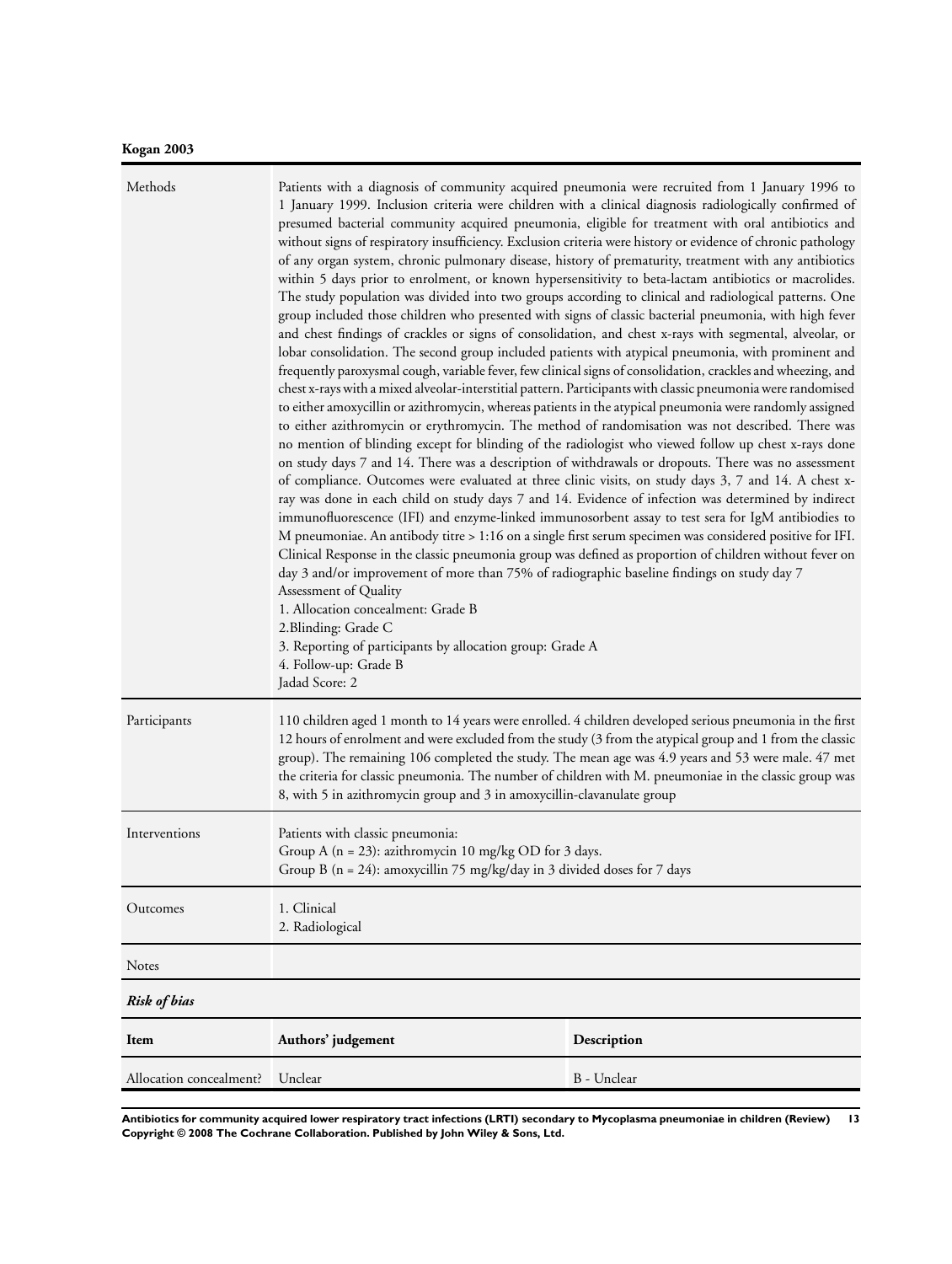## **Ruhrmann 1982**

|                         | Patients were recruited from emergency departments in Dallas and Panama with a diagnosis of com-<br>munity acquired pneumonia for the period February 1996 to December 1997. Inclusion criteria were<br>tachyapnoea, fever, cough, crackles and CXR with changes compatible with pneumonia. Exclusion cri-<br>teria were hypersensitivity to macrolides or beta-lactam antibiotics, pregnancy, nosocomial pneumonia,<br>use of systemic antibiotics 72 hours prior to recruitment, chronic illness such as HIV, malignancy, cystic<br>fibrosis, haematologic, renal, cardiovascular, hepatic or pulmonary diseases, as well as patients on teofilin,<br>antihistamines, steroids or any medications with potential interaction with macrolides. Study participants<br>were randomised to azithromycin or either amoxycillin-clavulanate if under 5 years and erythromycin<br>if over 5 years. A random number list was used and therapy assigned by pharmacy. The study was not<br>blinded. There was a description of withdrawals or dropouts. There was no assessment of compliance.<br>Clinical outcomes were evaluated on day 2-3 and 10-25. Evidence of infection with M. pneumoniae was<br>defined as either single positive serum IgM (>1:16), 4-fold increase in IgG titre or positive PCR. Outcomes<br>measures included clinical response, hospitalisation, and eradication of M. pneumoniae. Clinical response<br>was classified as clinical cure or fail. Cure was defined as complete resolution or evident improvement of<br>all clinical symptoms and signs, and fail was defined as persistent or progression of symptoms after 3 days<br>of treatment. Eradication of M. pneumoniae was not defined<br>Assessment of Quality<br>1. Allocation concealment: Grade A<br>2. Blinding: Grade D<br>3. Reporting of participants by allocation group: Grade B<br>4. Follow up: Grade C<br>Jadad Score: 2 |             |
|-------------------------|---------------------------------------------------------------------------------------------------------------------------------------------------------------------------------------------------------------------------------------------------------------------------------------------------------------------------------------------------------------------------------------------------------------------------------------------------------------------------------------------------------------------------------------------------------------------------------------------------------------------------------------------------------------------------------------------------------------------------------------------------------------------------------------------------------------------------------------------------------------------------------------------------------------------------------------------------------------------------------------------------------------------------------------------------------------------------------------------------------------------------------------------------------------------------------------------------------------------------------------------------------------------------------------------------------------------------------------------------------------------------------------------------------------------------------------------------------------------------------------------------------------------------------------------------------------------------------------------------------------------------------------------------------------------------------------------------------------------------------------------------------------------------------------------------------------------------------------------------------------------------------------------------------------------|-------------|
| Participants            | 120 children aged 6 months to 14 years with pneumonia. Gender ratio not stated. Number of children<br>with M. pneumoniae infection in each group not stated                                                                                                                                                                                                                                                                                                                                                                                                                                                                                                                                                                                                                                                                                                                                                                                                                                                                                                                                                                                                                                                                                                                                                                                                                                                                                                                                                                                                                                                                                                                                                                                                                                                                                                                                                         |             |
| Interventions           | Group A: erythromycin 70 to 80 mg/kg/day. Duration of therapy not stated.<br>Group B: amoxycillin 60 to 70 mg/kg/day. Duration of therapy not stated                                                                                                                                                                                                                                                                                                                                                                                                                                                                                                                                                                                                                                                                                                                                                                                                                                                                                                                                                                                                                                                                                                                                                                                                                                                                                                                                                                                                                                                                                                                                                                                                                                                                                                                                                                |             |
| Outcomes                | 1. Clinical                                                                                                                                                                                                                                                                                                                                                                                                                                                                                                                                                                                                                                                                                                                                                                                                                                                                                                                                                                                                                                                                                                                                                                                                                                                                                                                                                                                                                                                                                                                                                                                                                                                                                                                                                                                                                                                                                                         |             |
| Notes                   |                                                                                                                                                                                                                                                                                                                                                                                                                                                                                                                                                                                                                                                                                                                                                                                                                                                                                                                                                                                                                                                                                                                                                                                                                                                                                                                                                                                                                                                                                                                                                                                                                                                                                                                                                                                                                                                                                                                     |             |
| <b>Risk of bias</b>     |                                                                                                                                                                                                                                                                                                                                                                                                                                                                                                                                                                                                                                                                                                                                                                                                                                                                                                                                                                                                                                                                                                                                                                                                                                                                                                                                                                                                                                                                                                                                                                                                                                                                                                                                                                                                                                                                                                                     |             |
| Item                    | Authors' judgement                                                                                                                                                                                                                                                                                                                                                                                                                                                                                                                                                                                                                                                                                                                                                                                                                                                                                                                                                                                                                                                                                                                                                                                                                                                                                                                                                                                                                                                                                                                                                                                                                                                                                                                                                                                                                                                                                                  | Description |
| Allocation concealment? | Unclear                                                                                                                                                                                                                                                                                                                                                                                                                                                                                                                                                                                                                                                                                                                                                                                                                                                                                                                                                                                                                                                                                                                                                                                                                                                                                                                                                                                                                                                                                                                                                                                                                                                                                                                                                                                                                                                                                                             | B - Unclear |

**Antibiotics for community acquired lower respiratory tract infections (LRTI) secondary to Mycoplasma pneumoniae in children (Review) 14 Copyright © 2008 The Cochrane Collaboration. Published by John Wiley & Sons, Ltd.**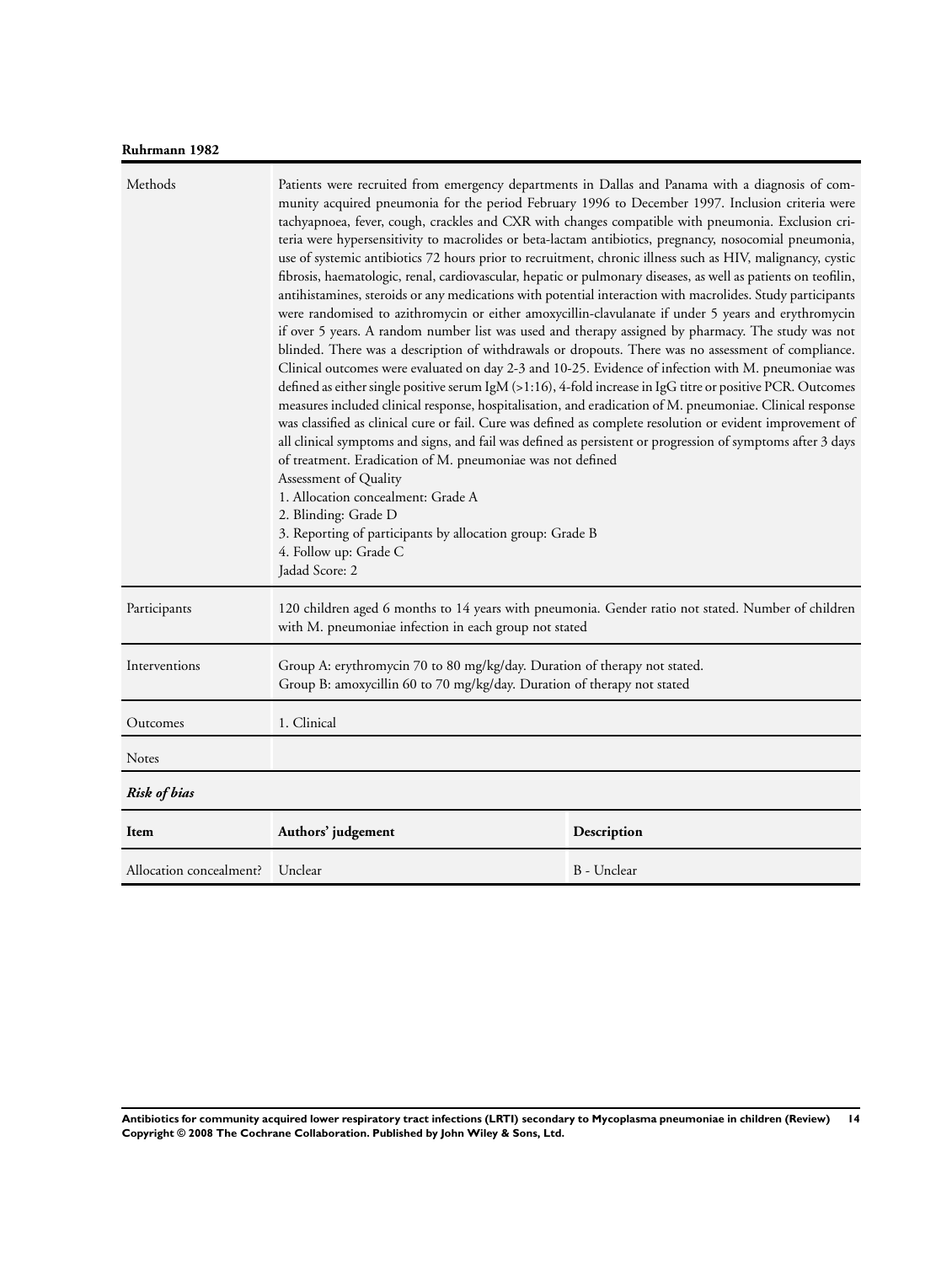## **Saez-Llorens 1998**

| Methods                 | Patients were recruited from emergency departments in Dallas and Panama with a diagnosis of com-<br>munity acquired pneumonia for the period February 1996 to December 1997. Inclusion criteria were<br>tachyapnoea, fever, cough, crackles and CXR with changes compatible with pneumonia. Exclusion cri-<br>teria were hypersensitivity to macrolides or beta-lactam antibiotics, pregnancy, nosocomial pneumonia,<br>use of systemic antibiotics 72 hours prior to recruitment, chronic illness such as HIV, malignancy, cystic<br>fibrosis, haematologic, renal, cardiovascular, hepatic or pulmonary diseases, as well as patients on teofilin,<br>antihistamines, steroids or any medications with potential interaction with macrolides. Study participants<br>were randomised to azithromycin or either amoxycillin-clavulanate if under 5 years and erythromycin<br>if over 5 years. A random number list was used and therapy assigned by pharmacy. The study was not<br>blinded. There was a description of withdrawals or dropouts. There was no assessment of compliance.<br>Clinical outcomes were evaluated on day 2-3 and 10-25<br>Clinical outcomes were evaluated on Group A: erythromycin 70 to 80 mg/kg/day. Duration of therapy<br>not stated.<br>Group B: amoxycillin 60 to 70 mg/kg/day. Duration of therapy not stated.day 2-3 and 10-25. Evidence of<br>infection with M. pneumoniae was defined as either single positive serum IgM (>1:16), 4-fold increase in<br>IgG titre or positive PCR. Outcomes measures included clinical response, hospitalisation, and eradication<br>of M. pneumoniae. Clinical response was classified as clinical cure or fail. Cure was defined as complete<br>resolution or evident improvement of all clinical symptoms and signs, and fail was defined as persistent<br>or progression of symptoms after 3 days of treatment. Eradication of M. pneumoniae was not defined<br>Assessment of Quality<br>1. Allocation concealment: Grade A<br>2. Blinding: Grade D<br>3. Reporting of participants by allocation group: Grade B<br>4. Follow up: Grade C<br>Jadad Score: 2 |              |
|-------------------------|--------------------------------------------------------------------------------------------------------------------------------------------------------------------------------------------------------------------------------------------------------------------------------------------------------------------------------------------------------------------------------------------------------------------------------------------------------------------------------------------------------------------------------------------------------------------------------------------------------------------------------------------------------------------------------------------------------------------------------------------------------------------------------------------------------------------------------------------------------------------------------------------------------------------------------------------------------------------------------------------------------------------------------------------------------------------------------------------------------------------------------------------------------------------------------------------------------------------------------------------------------------------------------------------------------------------------------------------------------------------------------------------------------------------------------------------------------------------------------------------------------------------------------------------------------------------------------------------------------------------------------------------------------------------------------------------------------------------------------------------------------------------------------------------------------------------------------------------------------------------------------------------------------------------------------------------------------------------------------------------------------------------------------------------------------------------------------------------------------------------------------------|--------------|
| Participants            | Total of 335 children aged 6 months to 15 years with CAP - 168 from Dallas with 106 under 5 years<br>(males = 92) and 167 from Panama with 142 under 5 years (males = 98). Thirty-nine children dropped<br>out. Number of children with M. pneumoniae infection in each group not stated                                                                                                                                                                                                                                                                                                                                                                                                                                                                                                                                                                                                                                                                                                                                                                                                                                                                                                                                                                                                                                                                                                                                                                                                                                                                                                                                                                                                                                                                                                                                                                                                                                                                                                                                                                                                                                             |              |
| Interventions           | Group A: azithromycin 10 mg/kg on day 1 and 5mg/kg OD for days 2 to 5.<br>Group B: amoxycillin-clavulanate 40 mg/kg/day TID for 10 days if under 5 years and erythromycin 40<br>mg/kg/day TID for 10 days if over 5 years                                                                                                                                                                                                                                                                                                                                                                                                                                                                                                                                                                                                                                                                                                                                                                                                                                                                                                                                                                                                                                                                                                                                                                                                                                                                                                                                                                                                                                                                                                                                                                                                                                                                                                                                                                                                                                                                                                            |              |
| Outcomes                | 1. Clinical<br>2. Bacteriological<br>3. Adverse events                                                                                                                                                                                                                                                                                                                                                                                                                                                                                                                                                                                                                                                                                                                                                                                                                                                                                                                                                                                                                                                                                                                                                                                                                                                                                                                                                                                                                                                                                                                                                                                                                                                                                                                                                                                                                                                                                                                                                                                                                                                                               |              |
| Notes                   |                                                                                                                                                                                                                                                                                                                                                                                                                                                                                                                                                                                                                                                                                                                                                                                                                                                                                                                                                                                                                                                                                                                                                                                                                                                                                                                                                                                                                                                                                                                                                                                                                                                                                                                                                                                                                                                                                                                                                                                                                                                                                                                                      |              |
| <b>Risk of bias</b>     |                                                                                                                                                                                                                                                                                                                                                                                                                                                                                                                                                                                                                                                                                                                                                                                                                                                                                                                                                                                                                                                                                                                                                                                                                                                                                                                                                                                                                                                                                                                                                                                                                                                                                                                                                                                                                                                                                                                                                                                                                                                                                                                                      |              |
| Item                    | Authors' judgement                                                                                                                                                                                                                                                                                                                                                                                                                                                                                                                                                                                                                                                                                                                                                                                                                                                                                                                                                                                                                                                                                                                                                                                                                                                                                                                                                                                                                                                                                                                                                                                                                                                                                                                                                                                                                                                                                                                                                                                                                                                                                                                   | Description  |
| Allocation concealment? | Yes                                                                                                                                                                                                                                                                                                                                                                                                                                                                                                                                                                                                                                                                                                                                                                                                                                                                                                                                                                                                                                                                                                                                                                                                                                                                                                                                                                                                                                                                                                                                                                                                                                                                                                                                                                                                                                                                                                                                                                                                                                                                                                                                  | A - Adequate |

**Antibiotics for community acquired lower respiratory tract infections (LRTI) secondary to Mycoplasma pneumoniae in children (Review) 15 Copyright © 2008 The Cochrane Collaboration. Published by John Wiley & Sons, Ltd.**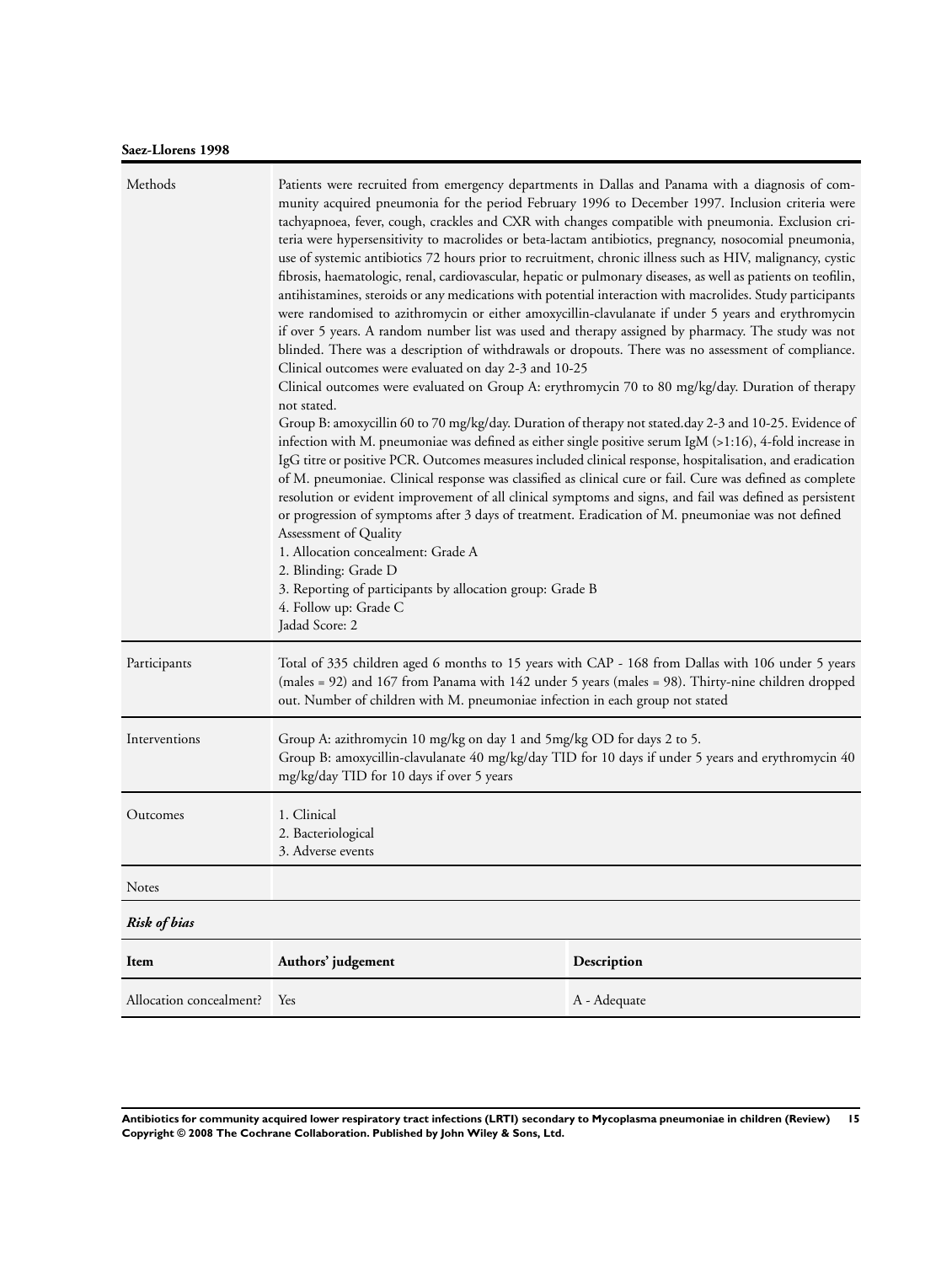## **Soderstrom 1991**

| Methods                 | Patients aged > 10 years were recruited with any of the following diagnoses: sinusitis, tonsillitis, purulent<br>nasopharyngitis or bronchitis. Inclusion criteria defined acute bronchitis by the presence of at least 4 of<br>the following 5 criteria: (a) cough; (b) increased amounts of sputum; (c) rhonchus; (d) leucocytosis (> 10 x<br>10 9 leucocytes/l); and (e) temperature > 38 degrees C. Exclusion criteria were allergies to erythromycin or<br>penicillin, those treated with steroids, theophylline or antibiotics within 10 days preceding consultation.<br>The patients in each diagnosis group were randomly assigned to treatment with erythromycin capsules<br>or phenoxymethylpenicillin tablets. The patients were given sequential patient numbers, which indicated<br>which of the two treatments should be given to each patient. The physician at the first visit and the<br>nurse who met the patient at follow up visits were blinded to the intervention. There is no mention of<br>whether the patient was blinded to intervention. There was a description of withdrawals or dropouts.<br>Compliance was assessed by analysing urine sample collected during treatment (days 3-7). The patients<br>kept a daily record of symptoms and were reviewed by nurse 10 to 12 days after their initial visit. Evidence<br>of M. pneumoniae infection was made on the basis of four-fold rise in antibody titre. Outcome measures<br>included clinical response and adverse reactions. Clinical response was classified as asymptomatic, minor<br>symptoms, Streptococcal relapse/re-infection and treatment failure. These clinical outcomes were not<br>defined<br>Assessment of Quality<br>1. Allocation concealment: Grade B<br>2. Blinding: Grade B<br>3. Reporting of participants by allocation group: Grade A<br>4. Follow up: Grade A<br>Jadad Score: 3 |             |  |
|-------------------------|--------------------------------------------------------------------------------------------------------------------------------------------------------------------------------------------------------------------------------------------------------------------------------------------------------------------------------------------------------------------------------------------------------------------------------------------------------------------------------------------------------------------------------------------------------------------------------------------------------------------------------------------------------------------------------------------------------------------------------------------------------------------------------------------------------------------------------------------------------------------------------------------------------------------------------------------------------------------------------------------------------------------------------------------------------------------------------------------------------------------------------------------------------------------------------------------------------------------------------------------------------------------------------------------------------------------------------------------------------------------------------------------------------------------------------------------------------------------------------------------------------------------------------------------------------------------------------------------------------------------------------------------------------------------------------------------------------------------------------------------------------------------------------------------------------------------------------------------------------------------------------------------|-------------|--|
| Participants            | 138 patients were recruited with age range 10 to 70 years (median 32.5). Males = 56. Two patients<br>dropped out. There were only 7 with bronchitis (lower respiratory tract infection) and M. pneumoniae<br>was identified in 1 case                                                                                                                                                                                                                                                                                                                                                                                                                                                                                                                                                                                                                                                                                                                                                                                                                                                                                                                                                                                                                                                                                                                                                                                                                                                                                                                                                                                                                                                                                                                                                                                                                                                      |             |  |
| Interventions           | Group A: erythromycin 500 mg twice daily for 7 days.<br>Group B: penicillin V 800 mg twice daily for 7 days.                                                                                                                                                                                                                                                                                                                                                                                                                                                                                                                                                                                                                                                                                                                                                                                                                                                                                                                                                                                                                                                                                                                                                                                                                                                                                                                                                                                                                                                                                                                                                                                                                                                                                                                                                                               |             |  |
| Outcomes                | 1. Clinical                                                                                                                                                                                                                                                                                                                                                                                                                                                                                                                                                                                                                                                                                                                                                                                                                                                                                                                                                                                                                                                                                                                                                                                                                                                                                                                                                                                                                                                                                                                                                                                                                                                                                                                                                                                                                                                                                |             |  |
| Notes                   |                                                                                                                                                                                                                                                                                                                                                                                                                                                                                                                                                                                                                                                                                                                                                                                                                                                                                                                                                                                                                                                                                                                                                                                                                                                                                                                                                                                                                                                                                                                                                                                                                                                                                                                                                                                                                                                                                            |             |  |
| <b>Risk of bias</b>     |                                                                                                                                                                                                                                                                                                                                                                                                                                                                                                                                                                                                                                                                                                                                                                                                                                                                                                                                                                                                                                                                                                                                                                                                                                                                                                                                                                                                                                                                                                                                                                                                                                                                                                                                                                                                                                                                                            |             |  |
| Item                    | Authors' judgement                                                                                                                                                                                                                                                                                                                                                                                                                                                                                                                                                                                                                                                                                                                                                                                                                                                                                                                                                                                                                                                                                                                                                                                                                                                                                                                                                                                                                                                                                                                                                                                                                                                                                                                                                                                                                                                                         | Description |  |
| Allocation concealment? | Unclear                                                                                                                                                                                                                                                                                                                                                                                                                                                                                                                                                                                                                                                                                                                                                                                                                                                                                                                                                                                                                                                                                                                                                                                                                                                                                                                                                                                                                                                                                                                                                                                                                                                                                                                                                                                                                                                                                    | B - Unclear |  |

**Antibiotics for community acquired lower respiratory tract infections (LRTI) secondary to Mycoplasma pneumoniae in children (Review) 16 Copyright © 2008 The Cochrane Collaboration. Published by John Wiley & Sons, Ltd.**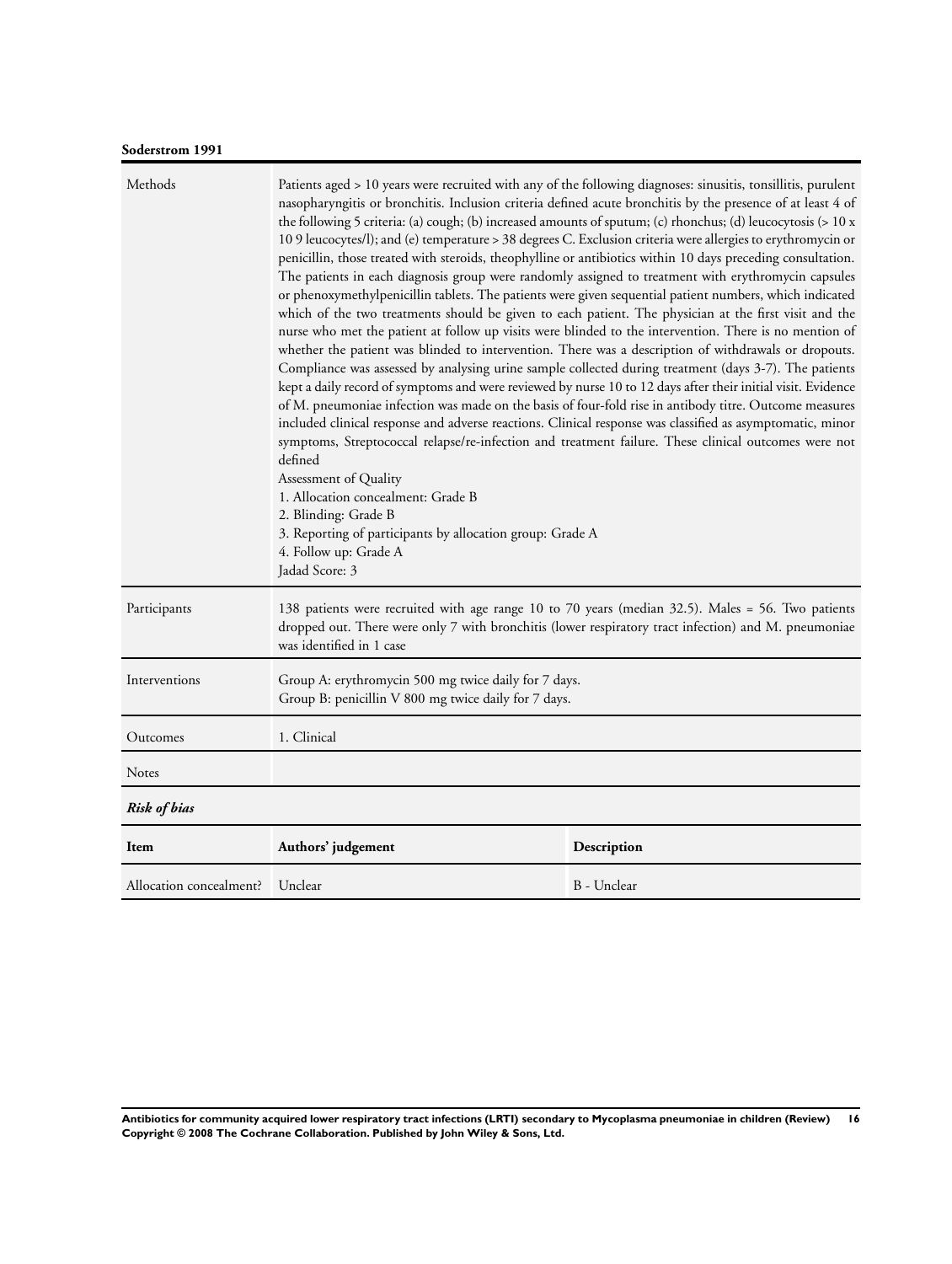| Methods             | Patients were recruited from emergency clinic Children's Medical Centre Dallas, Texas with a diagnosis of<br>community acquired pneumonia from February 1996 to December 1997. Inclusion criteria were children<br>with tachypnoea, fever, cough or rales and an abnormal chest x-ray consistent with pneumonia and con-<br>sidered to have community acquired infection. Exclusion criteria were hypersensitivity to macrolides or<br>beta-lactam antibiotics, pregnancy or lactation, nosocomial acquired infections, hospitalisation, systemic<br>antibiotic within 72 hours before enrollment, cefixime or ceftriaxone within the previous 7 days and<br>chronic diseases. Patients were also excluded if they were receiving medications that had potential adverse<br>interactions with erythromycin or azithromycin. Study participants were randomised to azithromycin or<br>either amoxycillin-clavulanate if under 5 years and erythromycin if over 5 years. A list of randomised<br>therapy assignments was used by research pharmacist to provide patients with either azithromycin, amoxy-<br>cillin-clavulanate or erythromycin. There was no mention of blinding of participants, clinicians or out-<br>come assessors except radiologists who reviewed all radiographs and were not familiar with the patient's<br>clinical history or results of special studies. There was a description of withdrawals or dropouts. There<br>was an assessment of compliance by measuring the volume of drug in the bottle at 2 to 5 week visit.<br>Clinical evaluation occurred at enrolment, 2 to 3 days and 10 to 37 days after start of therapy. At day 2<br>to 3 a telephone call was made to the caregiver to assess symptoms, interventions and adverse reactions.<br>Patients were assessed at Weeks 2 to 5 for symptoms, adverse reactions and outcome. At this assessment<br>bacteriological samples were collected - nasopharyngeal and pharyngeal swabs for culture and PCR and<br>serum for convalescent antibody titres. A chest x-ray was repeated only if a patient had signs of persistent or<br>new infection. Clinical response was defined as: cure, resolution of all signs and symptoms; improvement,<br>incomplete resolution of all signs and symptoms; and failure, persistence or progression after 3 days of<br>therapy, new clinical findings suggesting active infection or death related to pneumonia. Bacteriological<br>response was not defined. Adverse events were monitored throughout the study. Evidence of infection<br>with M. pneumoniae was determined by serology (enzyme-linked immunosorbent assay), and culture or<br>PCR from nasopharyngeal swabs. Positive serology was defined as either single positive serum IgM (>= 1:<br>10) or 4-fold increase in IgG titre<br>Assessment of Quality<br>1. Allocation concealment: Grade A<br>2. Blinding: Grade D<br>3. Reporting of participants by allocation group: Grade A<br>4. Follow up: Grade B<br>Jadad Score: 2 |
|---------------------|----------------------------------------------------------------------------------------------------------------------------------------------------------------------------------------------------------------------------------------------------------------------------------------------------------------------------------------------------------------------------------------------------------------------------------------------------------------------------------------------------------------------------------------------------------------------------------------------------------------------------------------------------------------------------------------------------------------------------------------------------------------------------------------------------------------------------------------------------------------------------------------------------------------------------------------------------------------------------------------------------------------------------------------------------------------------------------------------------------------------------------------------------------------------------------------------------------------------------------------------------------------------------------------------------------------------------------------------------------------------------------------------------------------------------------------------------------------------------------------------------------------------------------------------------------------------------------------------------------------------------------------------------------------------------------------------------------------------------------------------------------------------------------------------------------------------------------------------------------------------------------------------------------------------------------------------------------------------------------------------------------------------------------------------------------------------------------------------------------------------------------------------------------------------------------------------------------------------------------------------------------------------------------------------------------------------------------------------------------------------------------------------------------------------------------------------------------------------------------------------------------------------------------------------------------------------------------------------------------------------------------------------------------------------------------------------------------------------------------------------------------------------------------------------------------------------------------------------------------------------------------------------------------------------------------------------------------------------------------------------------------------------|
| Participants        | 174 children aged 6 months to 16 years with CAP were enrolled. Six patients were excluded because of<br>normal chest x-rays. Twenty-one children were excluded from clinical evaluation; 10 failed to return for<br>follow up examination and 11 did not complete treatment. Gender ratio was not mentioned. The total<br>number of children with M. pneumoniae was 12. However, it was not possible to determine how many<br>children with M. pneumoniae were in the group < 5 years who were randomised to either azithromycin<br>or amoxycillin-clavulanate because of lack of individual patient data                                                                                                                                                                                                                                                                                                                                                                                                                                                                                                                                                                                                                                                                                                                                                                                                                                                                                                                                                                                                                                                                                                                                                                                                                                                                                                                                                                                                                                                                                                                                                                                                                                                                                                                                                                                                                                                                                                                                                                                                                                                                                                                                                                                                                                                                                                                                                                                                            |
| Interventions       | Children under 5 years only -<br>Group A (n = 39): azithromycin 10 mg/kg OD day 1, followed by 5 mg/kg OD day 2 to 5.<br>Group B ( $n = 49$ ): amoxycillin-clavulanate 40 mg/kg TDS day 1 to 10                                                                                                                                                                                                                                                                                                                                                                                                                                                                                                                                                                                                                                                                                                                                                                                                                                                                                                                                                                                                                                                                                                                                                                                                                                                                                                                                                                                                                                                                                                                                                                                                                                                                                                                                                                                                                                                                                                                                                                                                                                                                                                                                                                                                                                                                                                                                                                                                                                                                                                                                                                                                                                                                                                                                                                                                                      |
| Outcomes            | 1. Clinical<br>2. Adverse events                                                                                                                                                                                                                                                                                                                                                                                                                                                                                                                                                                                                                                                                                                                                                                                                                                                                                                                                                                                                                                                                                                                                                                                                                                                                                                                                                                                                                                                                                                                                                                                                                                                                                                                                                                                                                                                                                                                                                                                                                                                                                                                                                                                                                                                                                                                                                                                                                                                                                                                                                                                                                                                                                                                                                                                                                                                                                                                                                                                     |
| Notes               |                                                                                                                                                                                                                                                                                                                                                                                                                                                                                                                                                                                                                                                                                                                                                                                                                                                                                                                                                                                                                                                                                                                                                                                                                                                                                                                                                                                                                                                                                                                                                                                                                                                                                                                                                                                                                                                                                                                                                                                                                                                                                                                                                                                                                                                                                                                                                                                                                                                                                                                                                                                                                                                                                                                                                                                                                                                                                                                                                                                                                      |
| <b>Risk of bias</b> |                                                                                                                                                                                                                                                                                                                                                                                                                                                                                                                                                                                                                                                                                                                                                                                                                                                                                                                                                                                                                                                                                                                                                                                                                                                                                                                                                                                                                                                                                                                                                                                                                                                                                                                                                                                                                                                                                                                                                                                                                                                                                                                                                                                                                                                                                                                                                                                                                                                                                                                                                                                                                                                                                                                                                                                                                                                                                                                                                                                                                      |

**Antibiotics for community acquired lower respiratory tract infections (LRTI) secondary to Mycoplasma pneumoniae in children (Review) 17 Copyright © 2008 The Cochrane Collaboration. Published by John Wiley & Sons, Ltd.**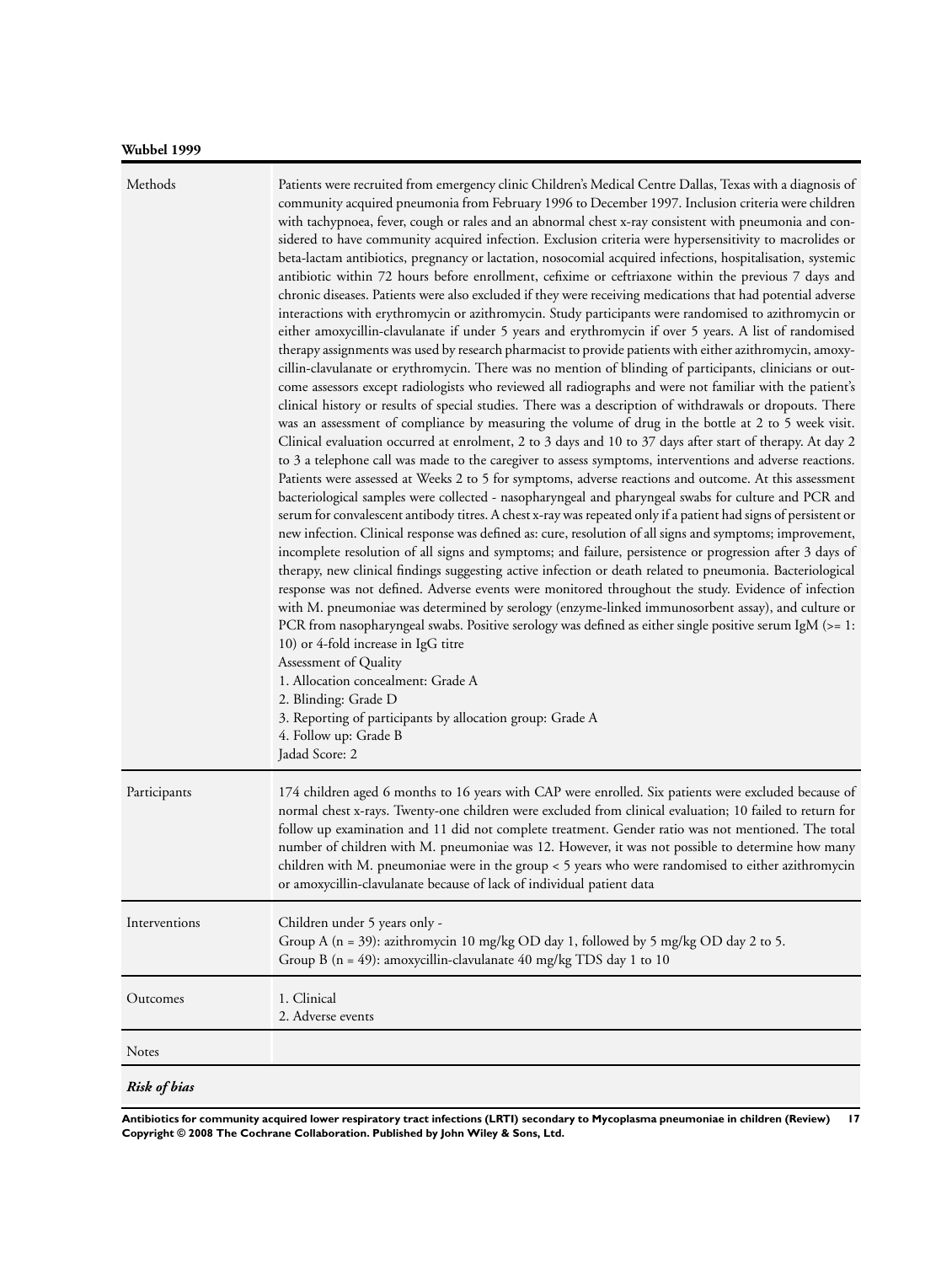<span id="page-19-0"></span>

| Item                        | Authors' judgement | Description  |
|-----------------------------|--------------------|--------------|
| Allocation concealment? Yes |                    | A - Adequate |

n = number  $OD = daily$ TID = three times a day CXR = chest x-ray PCR = polymerase chain reaction

## **Characteristics of excluded studies** *[ordered by study ID]*

| Study             | Reason for exclusion                                                                                                                                                                                                                                                                                                                                                                                             |
|-------------------|------------------------------------------------------------------------------------------------------------------------------------------------------------------------------------------------------------------------------------------------------------------------------------------------------------------------------------------------------------------------------------------------------------------|
| <b>Block 1995</b> | Inappropriate intervention. Comparison between two drugs from macrolide group - clarithromycin versus ery-<br>thromycin ethylsuccinate                                                                                                                                                                                                                                                                           |
| Chien 1993        | Inappropriate intervention. Comparison between two drugs from macrolide group - clarithromycin versus ery-<br>thromycin                                                                                                                                                                                                                                                                                          |
| Jensen 1967       | Inappropriate intervention and study not randomised. Study looked at treatment of all affected individuals with<br>oxytetracycline and there was no placebo group. Household contacts were treated with either oxytetracycline or<br>placebo to determine effectiveness of oxytetracycline in secondary prevention of mycoplasma infections. Allocation<br>of treatment of household contacts was not randomised |
| Manfredi 1992     | Inappropriate intervention. Comparison between two drugs from macrolide group - azithromycin versus ery-<br>thromycin                                                                                                                                                                                                                                                                                            |
| Nogeova 1997      | Inappropriate intervention. Comparison between two drugs from cephalosporin group - ceftibuten versus ce-<br>furoxime-axetil                                                                                                                                                                                                                                                                                     |
| Ronchetti 1994    | Inappropriate intervention. Comparison between two drugs from macrolide group - azithromycin versus<br>josamycin                                                                                                                                                                                                                                                                                                 |
| Sakata 2001       | Study participants were not randomised.                                                                                                                                                                                                                                                                                                                                                                          |
| Schonwald 1990    | Inappropriate intervention. Comparison between two drugs from macrolide group - azithromycin versus ery-<br>thromycin                                                                                                                                                                                                                                                                                            |
| Vasilos 1995      | Study participants were not randomised.                                                                                                                                                                                                                                                                                                                                                                          |
| Yin 2002          | Inappropriate intervention. Comparison between two drugs from macrolide group - oral azithromycin versus<br>intravenous erythromycin                                                                                                                                                                                                                                                                             |

**Antibiotics for community acquired lower respiratory tract infections (LRTI) secondary to Mycoplasma pneumoniae in children (Review) 18 Copyright © 2008 The Cochrane Collaboration. Published by John Wiley & Sons, Ltd.**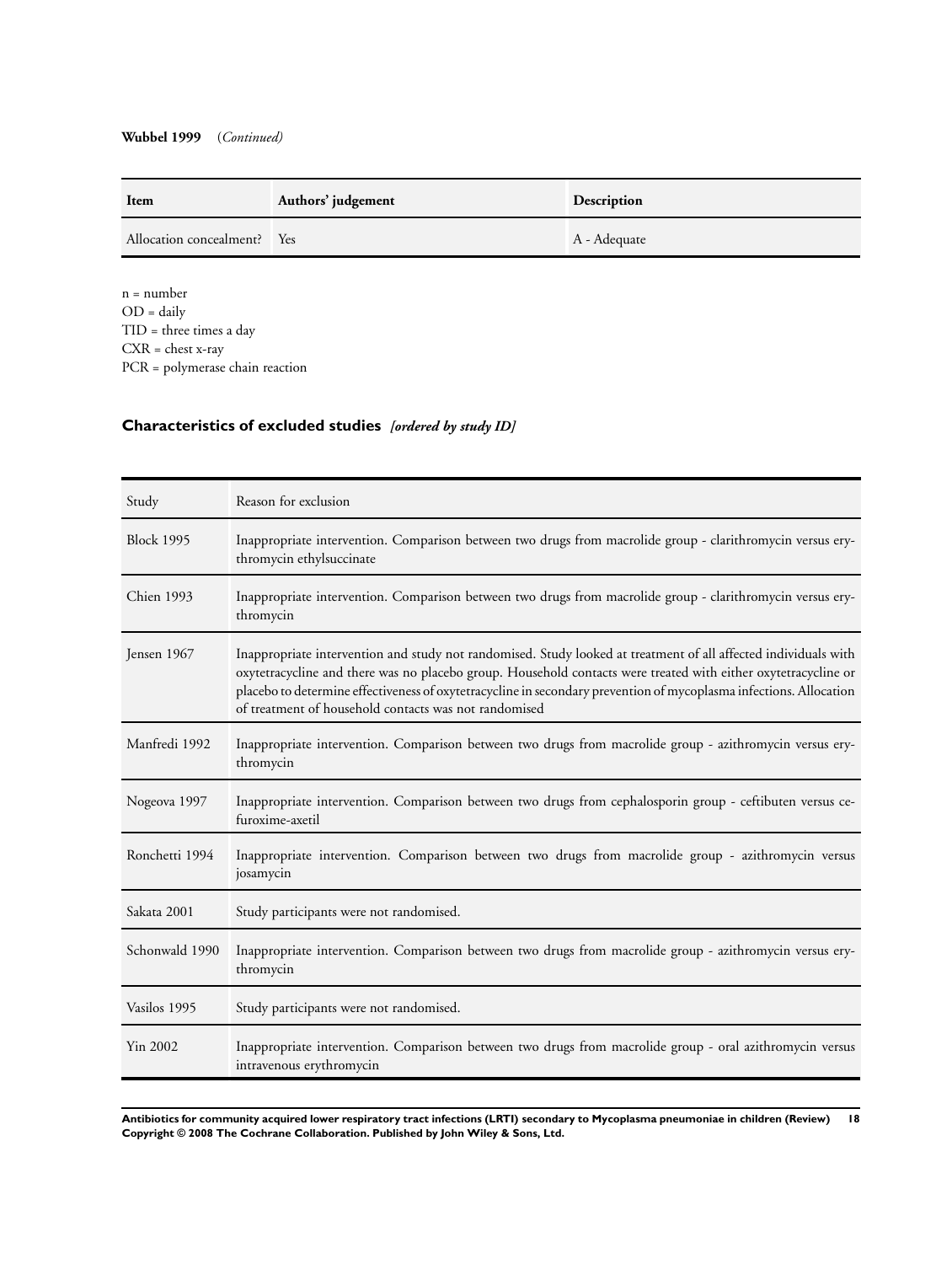## **D A T A A N D A N A L Y S E S**

This review has no analyses.

### **W H A T ' S N E W**

Last assessed as up-to-date: 20 May 2005.

| Date | Event | <b>Description</b>                                   |
|------|-------|------------------------------------------------------|
|      |       | 22 July 2008 Amended Converted to new review format. |

## **H I S T O R Y**

Protocol first published: Issue 3, 2004

Review first published: Issue 3, 2005

## **C O N T R I B U T I O N S O F A U T H O R S**

JG wrote the protocol, independently selected papers for inclusion, assessed quality and extracted data, and wrote review.

AC edited and co-wrote protocol, independently selected papers for inclusion, assessed quality and extracted data, and edited and cowrote review.

## **D E C L A R A T I O N S O F I N T E R E S T**

None known.

## **S O U R C E S O F S U P P O R T**

### **Internal sources**

- West Moreton Health Service District, Ipswich, Australia.
- Royal Children's Hospital, Brisbane, Australia.